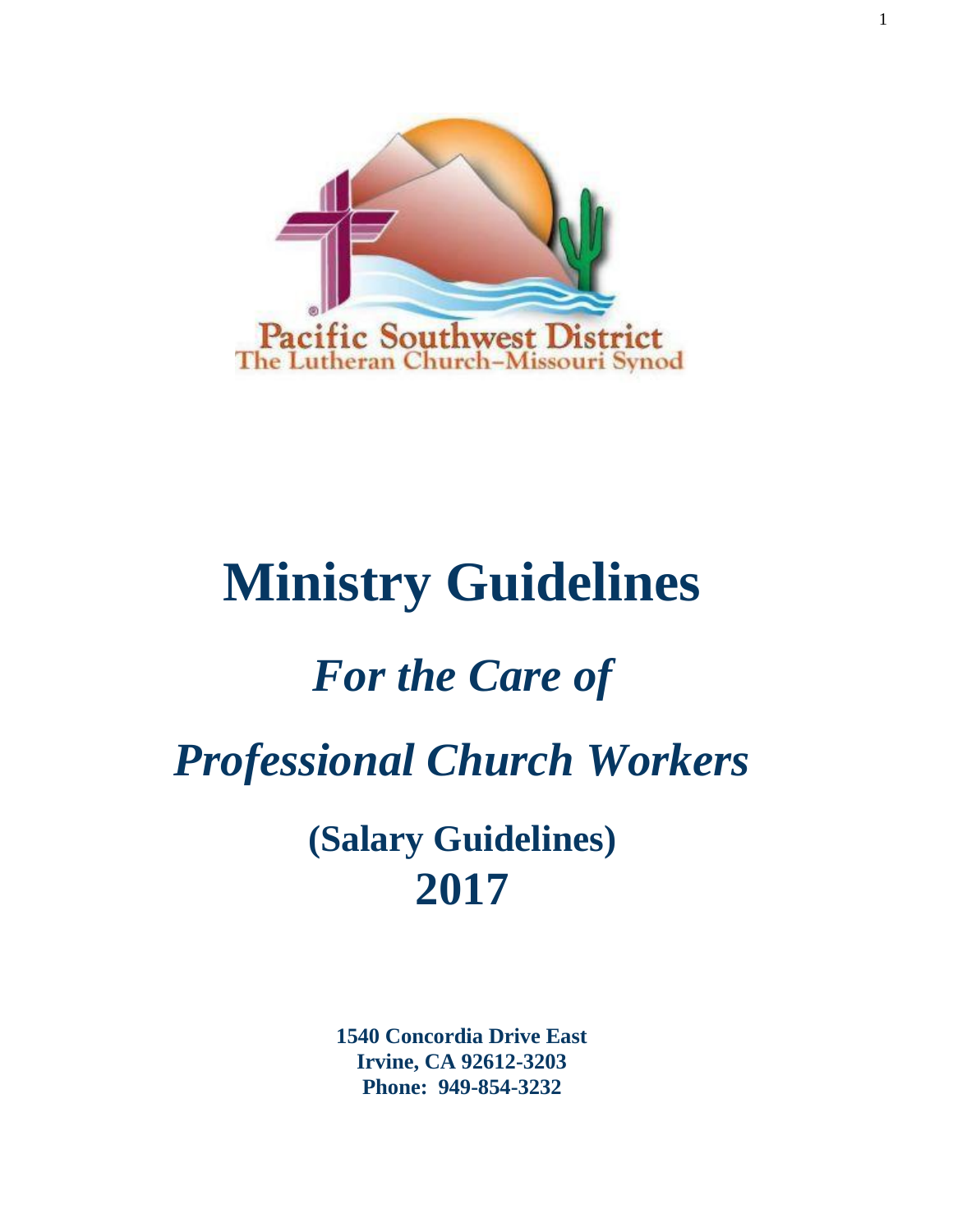| <b>TABLE OF CONTENTS</b><br><b>PREFACE</b>                   | 3                       |
|--------------------------------------------------------------|-------------------------|
| <b>SALARY AND HOUSING</b>                                    | 4                       |
| HEALTH, DISABILITY, AND RETIREMENT                           | 4                       |
| <b>MOVING EXPENSES</b>                                       | $\overline{\mathbf{4}}$ |
| <b>SICK TIME</b>                                             | 5                       |
| <b>VACATION TIME</b>                                         | 5                       |
| <b>HOLIDAYS</b>                                              | 6                       |
| <b>EXCELLENCE AND ACCOUNTABILITY</b>                         | 6                       |
| <b>SALARY/COMPENSATION</b>                                   | 9                       |
| PROFESSIONAL GROWTH                                          | 11                      |
| ACKNOWLEDGEMENT, RECOGNITION, AND CELEBRATIONS               | 12                      |
| <b>SABBATICALS</b>                                           | 12                      |
| <b>WORKER SUPPORT TEAM</b>                                   | 13                      |
| PROTECT YOUR MINISTRY                                        | 14                      |
| <b>EMPLOYMENT/LABOR LAW</b>                                  | 14                      |
| <b>EMPLOYMENT CATEGORIES</b>                                 | 15                      |
| <b>FAIR LABOR STANDARDS ACT</b>                              | 15                      |
| <b>FEDERAL REGULATIONS</b>                                   | <b>16</b>               |
| <b>STATE REGULATIONS</b>                                     | 16                      |
| UNEMPLOYMENT AND DISABILITY COMPENSATION                     | 17                      |
| <b>WORKER'S COMPENSATION</b>                                 | 17                      |
| <b>NON-DISCRIMINATION</b>                                    | 17                      |
| <b>BACKGROUND CHECKS AND SEXUAL ABUSE</b>                    | 17                      |
| <b>BREAK PERIODS</b>                                         | 17                      |
| <b>TERMINATION</b>                                           | 18                      |
| <b>EMPLOYEE HANDBOOKS</b>                                    | 19                      |
| <b>APPENDIX A -SAMPLE HOUSING ALLOWANCE RESOLUTION</b>       | <b>18</b>               |
| APPENDIX B - DEDUCTIBLE ITEMS FOR HOUSING ALLOWANCE          | 19                      |
| <b>APPENDIX C - TAX PREPARERS</b>                            | 20                      |
| <b>APPENDIX D - SAMPLE RESOURCES FOR MINISTRY EXCELLENCE</b> | 21                      |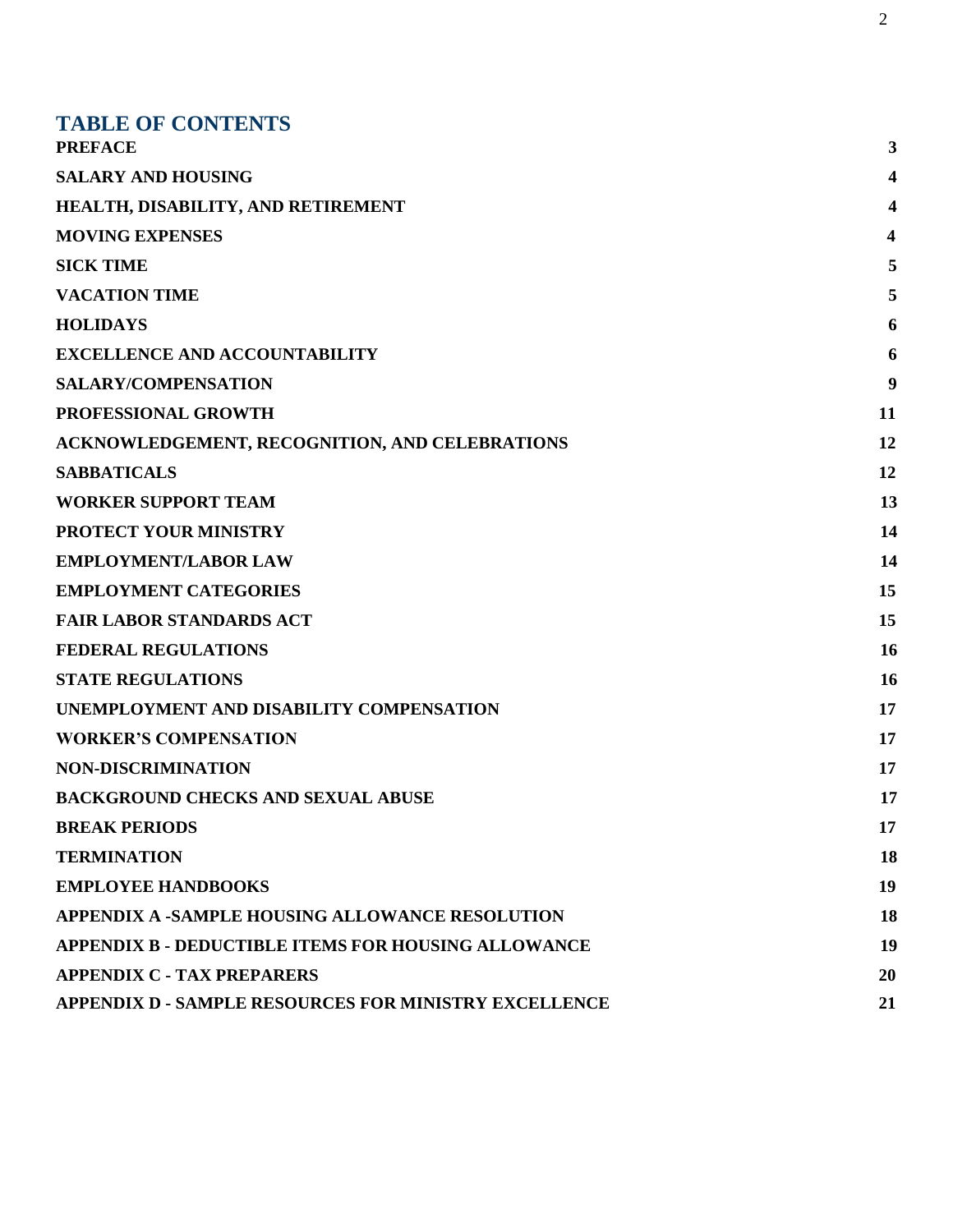# **PREFACE**

Dear Friends in Christ Jesus,

We are happy to provide this new guide for you and your congregation/school as you provide care, support and encouragement to your fellow staff and colleagues in ministry. This new tool is a comprehensive resource for you in all areas of ministry and worker care. We are hopeful that the information in this electronic document, with its many links to samples and models, will contribute to enhancing staff morale, loyalty and engagement by clearly communicating guidance in areas such as care, compensation, benefits, employment law, etc.

*"Whatever you do, work at it with all your heart, as working for the Lord, not for human masters, since you know that you will receive an inheritance from the Lord as a reward. It is the Lord Christ you are serving." Colossians 3:23-24*

We pray that you will support the workers among you, and look to your Lord daily as you are about your work in a way that is suggested in this portion of a prayer from "The Lutheran Book of Prayer."

*"Grant that I may day by day put forth efforts which are pleasing to You, helpful to my fellow men, and sufficient to provide for my daily needs. Keep me mindful that my service must be done not merely to men but to You. Help me to remember that in all things, my sufficiency is of You and that whatever I do is to be done to Your glory. Give me joy in my labor, sincerity in my service, and unselfishness in all my striving. Help me to be faithful in all things, for the sake of Him who died for me." Amen*

When workers accept a Call or appointment to service, they make a commitment to faithful and full service to the best of their ability, with the help of God. Congregations and schools must also commit to provide for the worker's needs. Congregations and schools (ministries) should not only be concerned with the fair and just compensation of the worker, but also the care and well-being for the whole family as a key component to ministry of the church or school. Other benefits should also be considered which would enhance the worker's feeling of security and contribution to the ministry. A healthy staff makes for a healthy ministry, focused on discipling and reaching their community with the precious Gospel of Jesus!

*"My hope and prayer is that congregations, schools, and institutions of the church will support their workers and thereby help defend them against the assaults of Satan."* ~Holding Up the Prophet's Hand, Bruce Hartung We pray that this guide will assist you and provide necessary resources to equip you to prayerfully care for the workers in your ministry!

The Guidelines for Ministry Care Task Force,

Karen Culp, Christ, Costa Mesa **Dan Moyer, Crean LHS, Irvine** Pastor Jim Henkell, St. Paul's, Pacific Beach Pam Pam Pindroh, Crean LHS, Irvine Julie Kangas, Zion, Anaheim Dave Rueter, PSD/CUI, Irvine Lori Knapp, Zion, Anaheim Mary Wolfinbarger, Bethany, Long Beach Cathy Korp, PSD **Rachel Klitzing, PSD** Rachel Klitzing, PSD

*For God did not appoint us to suffer wrath but to receive salvation through our Lord Jesus Christ. He died for us so that, whether we are awake or asleep, we may live together with Him. Therefore encourage one another and build each other up, just as in fact you are doing."* 1 Thessalonians 5:9-11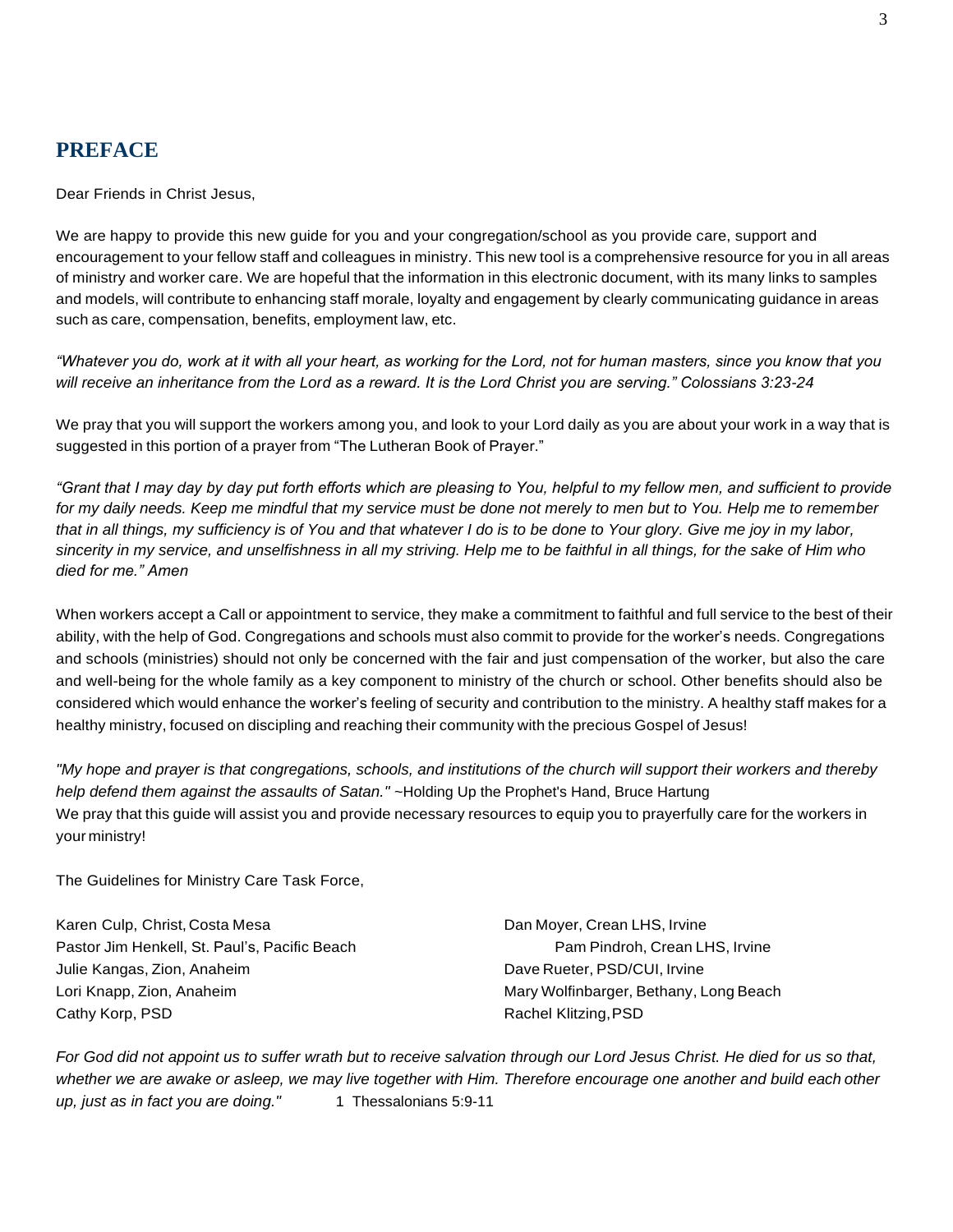#### **SALARY AND HOUSING**

**Social Security:** While considered employees (under current IRS guidelines) for income tax and reporting purposes, all rostered individuals of Synod, (pastors, commissioned ministers, directors of Christian education, and deaconesses) are not employees for Social Security and self-employment tax purposes as classified as "self-employed". (For more detailed information consult the "*[Congregational Treasurers' Manual](http://www.lcms.org/resources/ctmanual)*" as well as "*[Taxes and Ministers](http://be5ce58c3b35ebd67cba-c941712feef4a9ea313a8383615beb0f.r3.cf2.rackcdn.com/uploaded/t/0e5728163_1481755938_taxes-ministers-2016.pdf)*")

**Housing Allowance:** A called worker's housing allowance (sometimes called a parsonage allowance or a rental allowance) is excludable from gross income for income tax purposes but not for self-employment tax purposes. Prior to each calendar year, all called workers on your staff should be requested to submit their requested housing allowance for formal approval by Church Council or School Board. This record may be necessary if the worker is audited. Workers should be encouraged to consult a professional tax preparer who specializes in tax preparation for church workers to determine what current tax law allows as deductible for housing allowance in order to determine an appropriate housing allowance for an individual worker's circumstances. In this document, **Appendix A** contains a sample resolution for establishing housing allowance in a church council or school board meeting, Best practice is an annual approved housing allowance resolution. **Appendix B**, provides a list of deductible items for housing allowance, and **Appendix C** provides a list of tax preparers specializing on church workers taxes.

#### **HEALTH, DISABILITY, AND RETIREMENT**

The PSD recommends that congregations and schools strongly consider Concordia Plan Services for health, retirement, and related needs. The Salary Committee of the PSD strongly recommends congregations pay 100% of the cost of health, dental, and vision coverage for the worker. The worker may purchase dependent coverage for eligible dependents by payroll deduction. The Salary Committee recommends that the employer contributes a portion of spouse and family coverage, to be determined by the individual school. The policy must be applied consistently to all workers, otherwise organizations could jeopardize their legal and tax-exempt status by providing unequal coverage of the benefits to all workers and be subject to discrimination lawsuits. The Salary Committee further recommends that congregations provide 100% coverage for both short-term and long-term disability for the employee.

Congregations are encouraged to support the employee's retirement by contributing to the employee's retirement account. Following is one example the Salary Committee viewed as noteworthy: One of the high school's in the PSD pays an amount equal to 5.3% of the employee's salary into a 403B account. Further, the school matches up to 3% of the employee's contribution into that retirement account. This benefit applies to all employees who work at least 1000 hours in the course of one year.

#### **MOVING EXPENSES**

When preparing to welcome additional staff to your ministry, consideration of the cost of relocation should be considered. The actual cost of moving varies depending on the current location, experience, and family situation of the new staff member. Included in moving costs normally are: professional packing, loading, transporting and unloading of household furnishings, transportation costs to new location, and meals and lodging en route. The Salary Committee of the PSD recommends that the first \$1,000 or \$2,000 of expenses be covered in full, and 50% to 75% of additional expenses be covered as well. Tools are available to assist employers and employees calculate moving expenses (*e.g.* [http://www.moving.com/movers/](http://www.moving.com/movers/moving-cost-calculator.asp) [moving-cost-calculator.asp\)](http://www.moving.com/movers/moving-cost-calculator.asp). Reimbursement for some moving expenses may be considered to be income by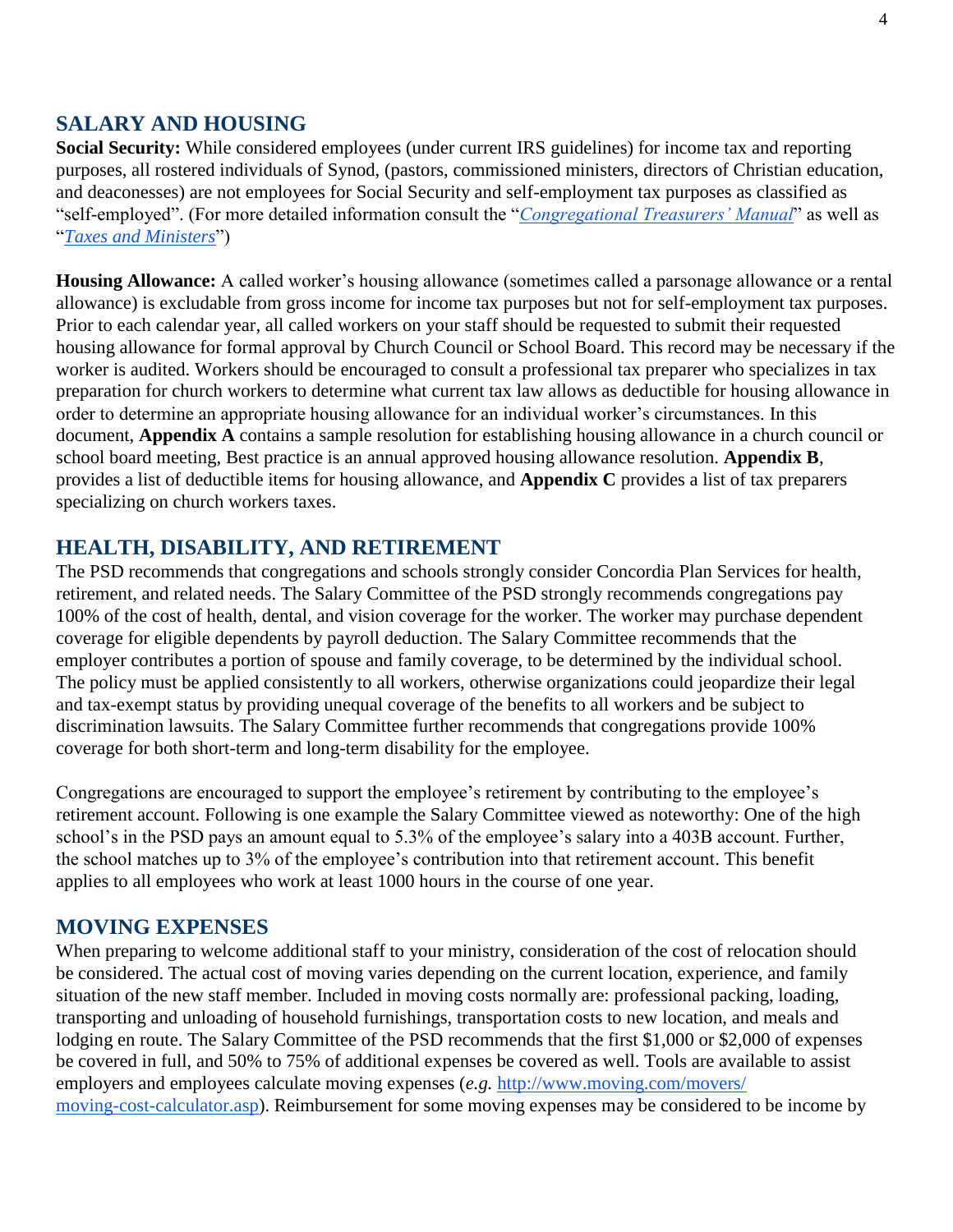the IRS. Check with your accountant or IRS representative for complete details. Generally, a deadline for submitting moving expenses is one year from the date of beginning employment.

# **SICK TIME**

Sick time is an authorized period of time off the job due to illness, with or without pay, and is granted at the discretion of the congregation's administrative body. The congregation may choose to allow a portion of paid sick time to carry over from year to year. There are sick time regulations which apply only to California: Effective July 1, 2015, Assembly Bill No. 1522 (Healthy Workplaces, Healthy Families Act of 2014) requires California employers to provide paid sick time for all workers, whether they are full-time or part-time. Quoting from AB 1522, section 3, Article 1.5:246:

- (a) An employee who, on or after July 1, 2015, works in California for 30 or more days within a year from the commencement of employment is entitled to paid sick days as specified as specified in this section.
- (b) (1) an employee shall accrue paid sick days at the rate of not less than one hour per every 30 hours worked, beginning at the commencement of employment or the operative date of this article, whichever is later.
- (c) An employee shall be entitled to use accrued paid sick days beginning on the 90th day of employment, after which day the employee may use paid sick days as they are accrued.

The above information is provided as a guide. For more specific information, consult AB 1522. For additional information on sick leave regulations in your state please use the following information or links:

- Arizona: Arizona law does not require employers to provide employees with sick leave benefits, either paid or unpaid. See the AZ Industrial Commission's pamphlet, "The State of Arizona's Labor Law: Your Wages and Working" (not available online). If an employer chooses to provide sick leave benefits, it must comply with the terms of its established policy or employment contract.
- California: [http://www.dir.ca.gov/dlse/paid\\_sick\\_leave.htm](http://www.dir.ca.gov/dlse/paid_sick_leave.htm)
- Nevada: Nevada law does not require employers to provide employees with sick leave benefits, either paid or unpaid. If an employer chooses to provide sick leave benefits, it must comply with the terms of its established policy or employment contract.

# **VACATION TIME**

Days of vacation for the worker are based on prior service at the current site; however, at the congregation's discretion, a percentage of years of previous experience may be included in calculating vacation days, as long as that percentage is applied consistently for all employees. Vacation days typically accrue each month and no more than 150% of total vacation days may be accrued at any time. Vacation days for twelve-month workers are any days away from assigned duties, including Christmas and Easter breaks, not inclusive of holidays as listed below. Congregations are advised to consider the maximum level for positions of great responsibility. The Guidelines for Ministry Care Task Force recommends the following tiers be considered when allotting vacation days. **The levels are based on a school setting and may be adjusted for congregational purposes.**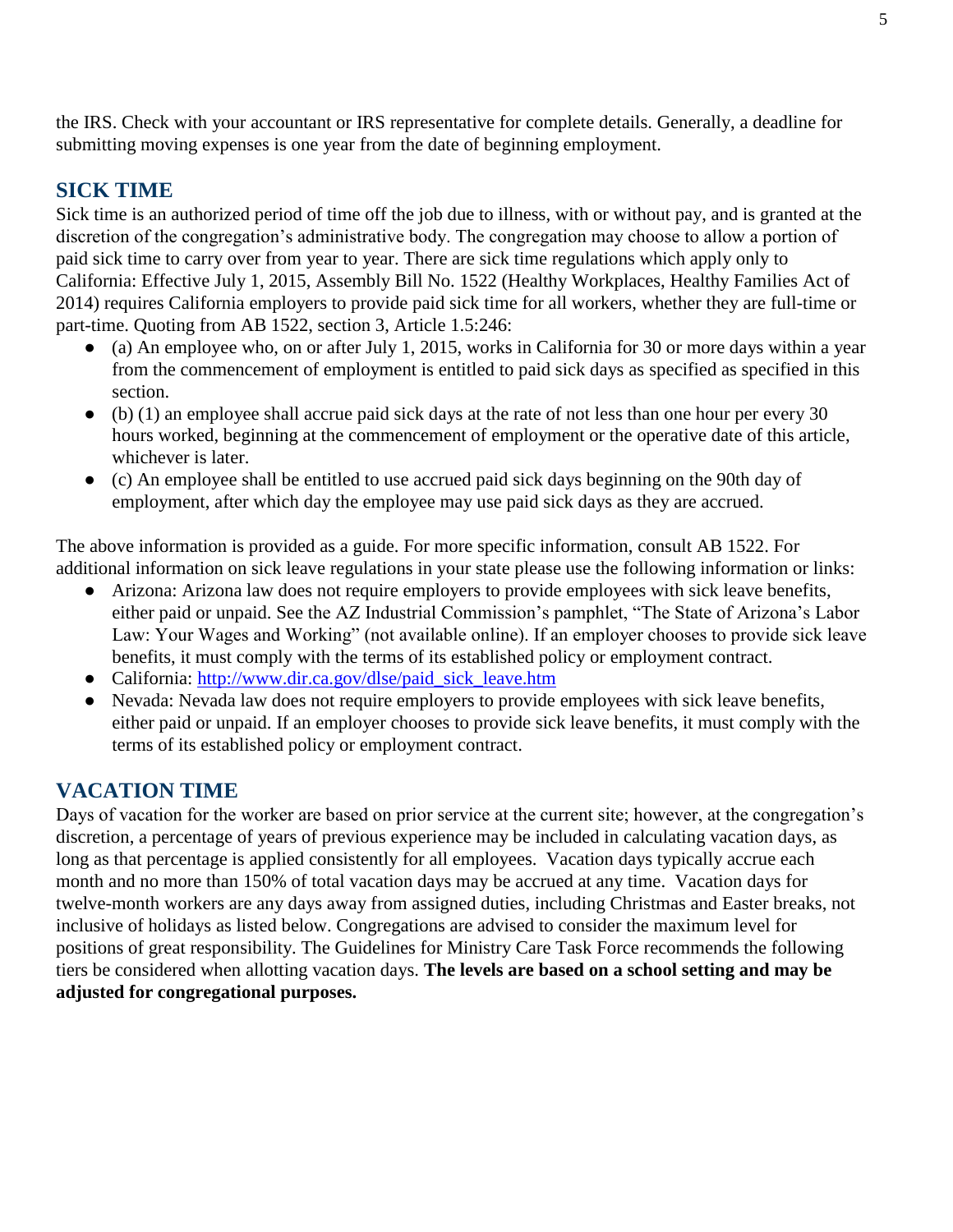| емен т                      |                    |                     |                 |
|-----------------------------|--------------------|---------------------|-----------------|
| <b>Full-time 12-Month</b>   | <b>1 - 2 Years</b> | <b>3 - 15 Years</b> | $16+Years$      |
| <b>Hourly Staff Members</b> |                    |                     |                 |
|                             | 2 weeks/10 days    | 3 weeks/15 days     | 4 weeks/20 days |

| <b>Level 2</b>                         |                    |                    |                 |                 |
|----------------------------------------|--------------------|--------------------|-----------------|-----------------|
| <b>Full-time 12-Month</b>              | <b>1 - 2 Years</b> | <b>3 - 5 Years</b> | 6-19 Years      | $20+Years$      |
| Directors/<br><b>Associate Pastors</b> | 2 weeks/10 days    | 3 weeks/15 days    | 4 weeks/20 days | 5 weeks/25 days |

|--|

| <b>Full-time 12-Month</b>                                        | <b>1 - 2 Years</b> | $3 - 5$ Years   | 6+ Years        |
|------------------------------------------------------------------|--------------------|-----------------|-----------------|
| <b>Primary</b><br><b>Administrators/Senior</b><br><b>Pastors</b> | 3 weeks/15 days    | 4 weeks/20 days | 5 weeks/25 days |

# **HOLIDAYS**

An approved schedule of paid holidays should be published and provided to all employees each year. A sample list, which provides generous recognition beyond federally recognized holidays, is provided below.

- New Year's Day (Friday off if on a Saturday and Monday off if on a Sunday) (1) One
- Martin Luther King Junior Day (1) One
- $\bullet$  Presidents' Day (1) One
- Good Friday (1) One
- $\bullet$  Memorial Day (1) One
- Independence Day (Friday off if on a Saturday and Monday off if on a Sunday) (1) One
- Labor Day (1) One
- Veterans' Day (aligned with current academic calendar) (1) One
- Thanksgiving Day and Friday (2) Two
- Christmas Day (Friday off if on a Saturday and Monday off if on a Sunday) (1) One
- Christmas Eve and New Year's Eve (Friday if on a Saturday or Sunday) (2) Two

Total: 13 days

# **EXCELLENCE AND ACCOUNTABILITY**

Ultimately, a professional church worker is accountable to Christ, our Lord and Savior. Staff members should work as a team with all other personnel of the church and school. Relationships should be characterized by loyalty and cooperation in a common purpose and ministry for Christ. Professional staff members and church workers represent the Church and Schools in a very special way.

Recognizing that we have a right, responsibility, and calling to educate, we desire to adhere to the highest Christian and professional ethical standards. To that end, we are committed to the following principles:

**Level 1**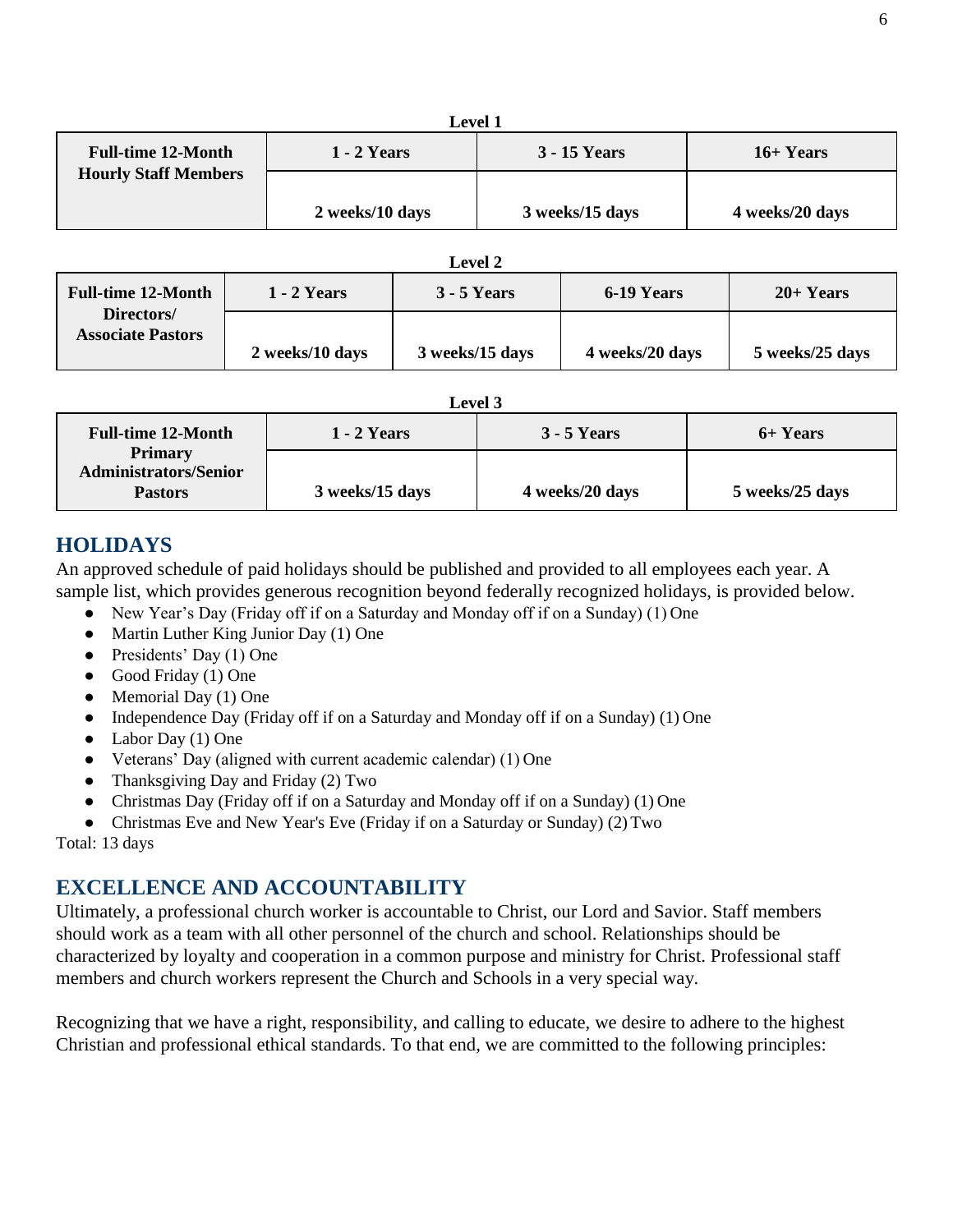#### **Principle I: Commitment to the Lord and His Church**

Professional church workers are dedicated to serving their Lord Jesus Christ. By His grace they are empowered to recognize that their call is to assist the congregation as it seeks to equip the saints supporting the programs and people who share the ministry (Romans 15:5-6). In fulfillment of the obligation to the congregation, professional church workers:

- Are regular and faithful in worship attendance and the Sacrament of Holy Communion.
- Are visible at major congregational functions.
- Serve as called upon.
- Promote a spirit of unity among the various ministries of the church supporting and building them up positively by their participation, communication, and attitude; refraining from negative behavior, talk, or communications at all times and in all circumstances; praying to the Lord on their behalf; and understanding that they represent the ministry staff of the Church and Schools.
- Are regular in their study of the Word as interpreted by the Confessions of the Lutheran Church.

#### **Principle II: Commitment to the Student**

Professional church workers strive to help all children realize their God-given potential and their worth as one of His children making the welfare of each child the primary basis for all decisions and actions (Mark 9:37). In fulfillment of the obligation to the student, Professional church workers:

- Present a daily living model of the Christian faith building others up in word and action.
- Nurture and protect students physically, emotionally and spiritually.
- Present subject matter clearly, without suppression or distortion.
- Encourage students to learn independently.
- Treat students fairly and honestly.
- Respect student privacy and confidentiality.

#### **Principle III: Commitment to the Families**

Professional church workers recognize that ministry extends beyond the classroom doors to the homes of its individual students and will be honest in their dealings (Hebrews 13:18); keep the confidentiality entrusted to them (Ephesians 4:29); and accept and respect all people (Galatians 3:26-28). In fulfillment of the obligation to families, Professional church workers:

- Show respect for parental authority and choice in decisions regarding students.
- Encourage parents in their God-given duty to train up their children in the way they should go (Proverbs 22:6) .
- Extend personal invitations to school families for worship and major functions at their congregation.
- Keep parents informed of student progress and daily happenings at the school.
- Except where prohibited by law, respect family privacy and confidentiality.

#### **Principle IV: Commitment to the Profession**

Professional church workers are committed to the Lutheran teaching profession and dedicated to ministry of the congregation upholding professional standards (Titus 2:7-8). In fulfillment of the obligation to the teaching profession and congregational ministry, Professional church workers:

- Model a life of faith and good stewardship of time talents and treasures as God has given them using them appropriately.
- Present a professional appearance in dress and demeanor avoiding losing their temper and exploding with rage, resorting to passive aggressive behavior or other negative behavior but instead speaking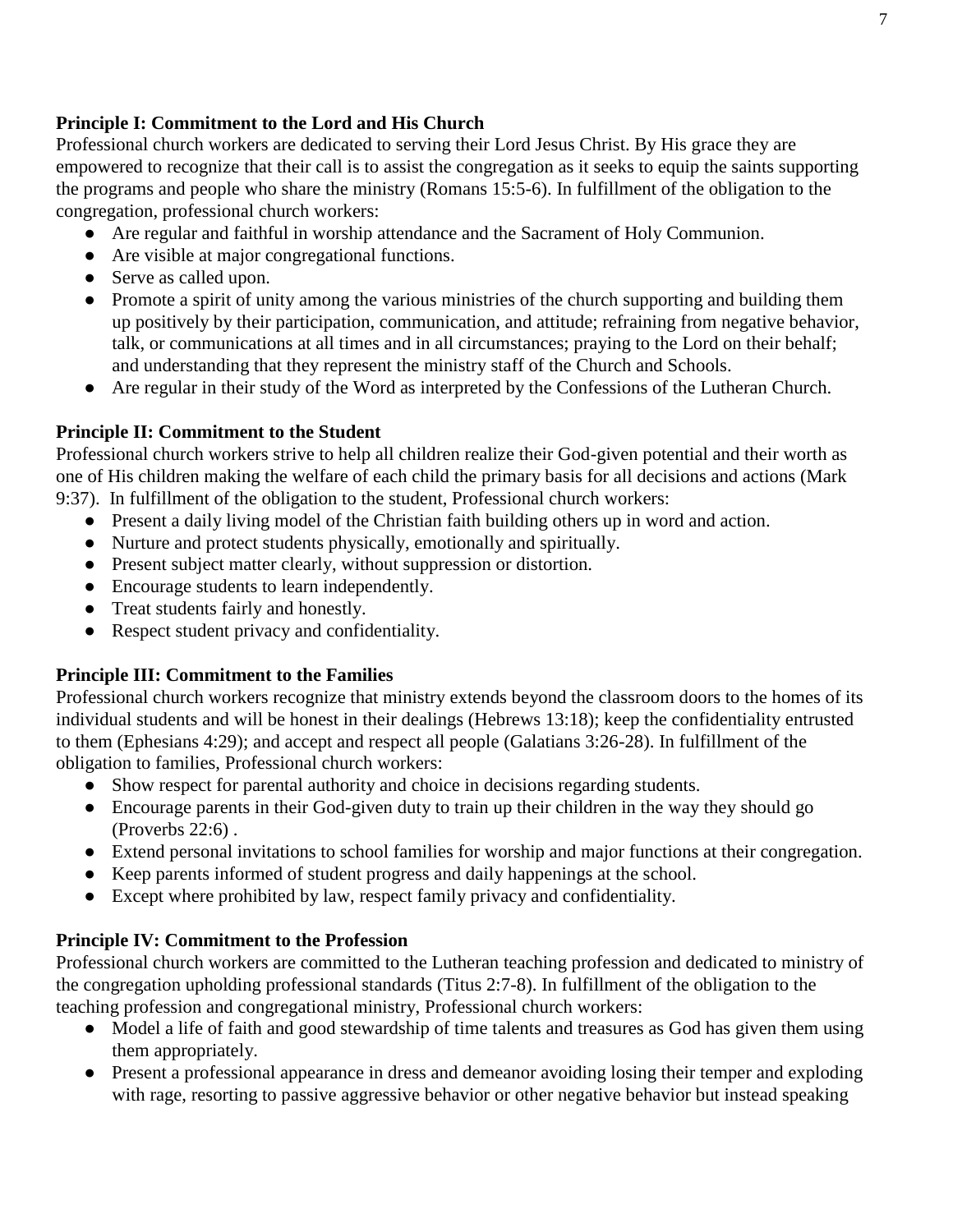truthfully and avoiding deceit of all kinds not letting their silence on a matter be a means of deception.

- See themselves as lifelong learners, not finished products, both professionally and spiritually and are committed to taking all appropriate opportunities to grow and increase in capabilities.
- Keep abreast of best practices and research in education.
- Teach to the adopted standards of the church/school.
- Support, respect and cooperate with their fellow Professional church workers.
- Promote a spirit of unity with the entire church/school staff putting the best construction on the actions of fellow church workers (positive intent) being careful not to bear false witness (Exodus 20:16) and resolving disagreements in a manner that demonstrates an understanding of Confession and Absolution as a model for reconciliation (Matthew 5 and 18).
- Speak well of the church/school ministry in the community building up all students, parents, congregational members, and fellow staff members with all their words and actions.

Congregations are strongly encouraged to conduct annual performance evaluations by their supervisor or, when applicable, the Board of Directors or Board of Elders. For the Pastor, the Chairman of the Congregation and Chairman of the Elders should work mutually with the Pastor for setting goals and objectives of the ministry. A clear definition of accountability should be established and reviewed on a regular on-going basis. The purpose of evaluation is to improve performance so that the mission, vision, philosophy and goals of the church and school are fully accomplished. Evaluation stimulates professional growth, ensures the preservation of policies and principles of the church and/or school, and maintains high standards of professional competency.

The objectives of evaluations should be, as follows:

- To promote improvement in ministry.
- To assist each staff member in improving his/her performance.
- To support and strengthen effective performance.
- To promote a close, cooperative working relationship among the staff.
- To monitor progress toward personal, church and school goals.

Annual written observations and/or evaluations should become part of each worker's permanent file. These evaluations should be shared with the worker involved. Staff evaluations should be based upon the individual's position description.

To support the Professional church workers in attaining excellence and accountability, the following links are available as examples for your ministry:

- Annual Employee Evaluations/Goal Setting
- Care & Recognition
- Classroom Observation
- Code of Ethics
- Early Childhood Curriculum Guide
- Employee Handbook
- Interview Questions
- Job Descriptions
- National Lutheran Schools Accreditation
- New Staff Orientation Checklist
- Organizational Chart
- Parent Handbook & Surveys
- Parent/Teacher Conferences
- Professional Development
- Reference Check Questions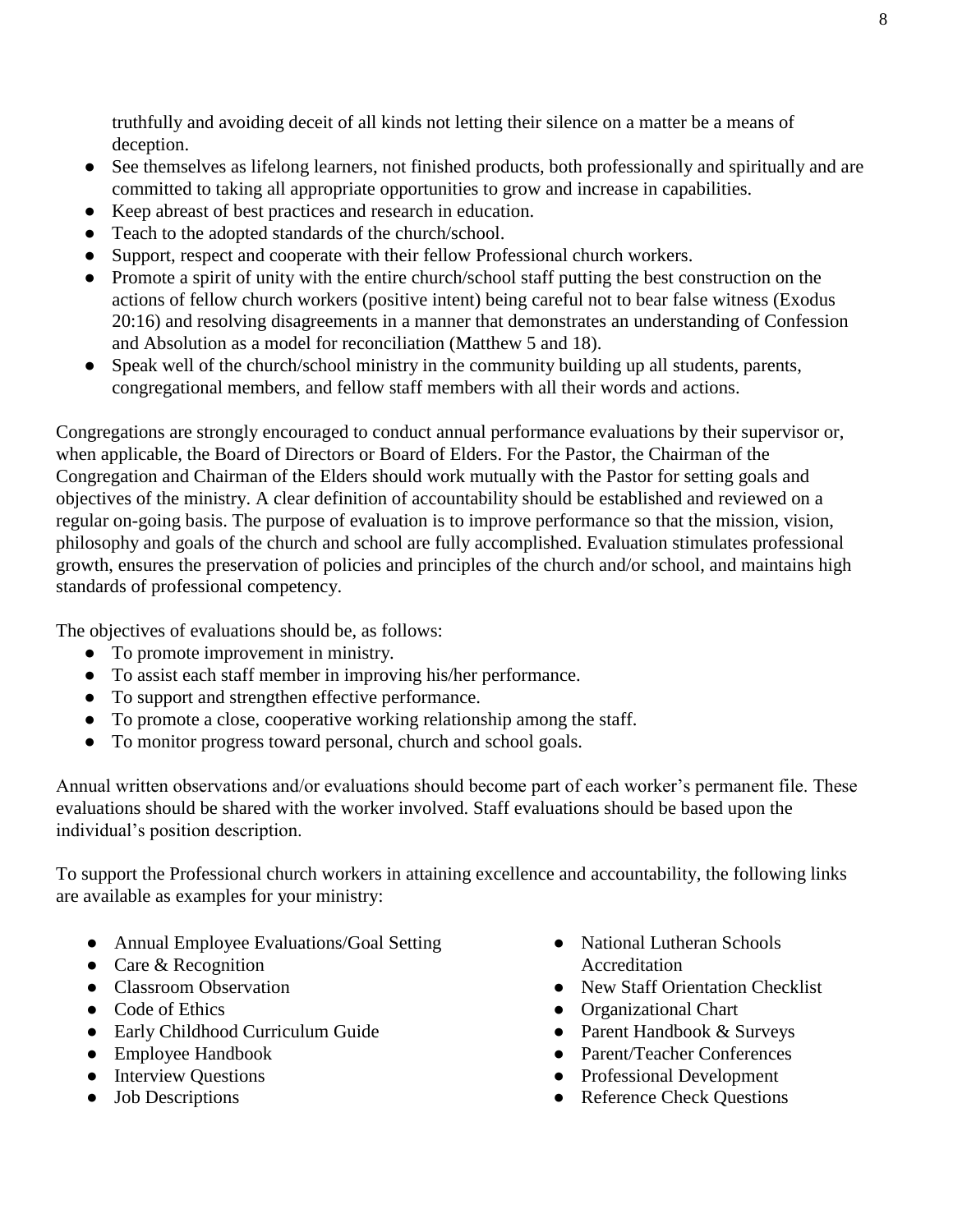- Labor & Tax Law
- Licensing Title 22
- Mission Statement
- Social Media
- Sunday School
- Youth Ministry

Appendix D provides a list of links to sample documents in each of the areas listed above.

Recommended books related to accountability:

- *[Holding Up the Prophet's Hand](https://www.cph.org/p-7269-holding-up-the-prophets-hand-supporting-church-workers.aspx)* [\(Bruce Hartung\)](https://www.cph.org/p-7269-holding-up-the-prophets-hand-supporting-church-workers.aspx)
- *[Crucial Conversations](https://www.amazon.com/Crucial-Conversations-Talking-Stakes-Second/dp/0071771328/ref%3Dmt_paperback?_encoding=UTF8&me)* [\(Patterson, Grenney, McMillan, Switzler\)](https://www.amazon.com/Crucial-Conversations-Talking-Stakes-Second/dp/0071771328/ref%3Dmt_paperback?_encoding=UTF8&me)
- *[Thanks for the Feedback](https://www.amazon.com/Thanks-Feedback-Science-Receiving-Well/dp/0143127136/ref%3Dsr_1_1_twi_pap_2?s=books&ie=UTF8&qid=1476740349&sr=1-1&keywords=thanks%2Bfor%2Bthe%2Bfeedback)* [\(Douglas Stone & Sheila Heen\)](https://www.amazon.com/Thanks-Feedback-Science-Receiving-Well/dp/0143127136/ref%3Dsr_1_1_twi_pap_2?s=books&ie=UTF8&qid=1476740349&sr=1-1&keywords=thanks%2Bfor%2Bthe%2Bfeedback)
- *[Boundaries](https://www.amazon.com/Boundaries-When-Say-Yes-How-ebook/dp/B000FC2K9W/ref%3Dsr_1_1?s=books&ie=UTF8&qid=1476740375&sr=1-1&keywords=boundaries)* [\(Dr. Henry Cloud & Dr. John Townsend\)](https://www.amazon.com/Boundaries-When-Say-Yes-How-ebook/dp/B000FC2K9W/ref%3Dsr_1_1?s=books&ie=UTF8&qid=1476740375&sr=1-1&keywords=boundaries)
- *● [The 5 Languages of Appreciation in the Workplace](https://www.amazon.com/Languages-Appreciation-Workplace-Organizations-Encouraging/dp/080246176X/ref%3Dsr_1_1_twi_pap_2?s=books&ie=UTF8&qid=1476740397&sr=1-1&keywords=The%2B5%2BLanguages%2Bof%2BAppreciation%2Bin%2Bthe%2BWorkplace)* [\(Gary Chapman and Paul White\)](https://www.amazon.com/Languages-Appreciation-Workplace-Organizations-Encouraging/dp/080246176X/ref%3Dsr_1_1_twi_pap_2?s=books&ie=UTF8&qid=1476740397&sr=1-1&keywords=The%2B5%2BLanguages%2Bof%2BAppreciation%2Bin%2Bthe%2BWorkplace)
- *[21 Irrefutable Laws of Leadership](https://www.amazon.com/21-Irrefutable-Laws-Leadership-Anniversary/dp/0785288376/ref%3Dsr_1_1_twi_har_2?s=books&ie=UTF8&qid=1476740418&sr=1-1&keywords=21%2BIrrefutable%2BLaws%2Bof%2BLeadership)* [\(John C. Maxwell\)](https://www.amazon.com/21-Irrefutable-Laws-Leadership-Anniversary/dp/0785288376/ref%3Dsr_1_1_twi_har_2?s=books&ie=UTF8&qid=1476740418&sr=1-1&keywords=21%2BIrrefutable%2BLaws%2Bof%2BLeadership)

# **SALARY/COMPENSATION**

#### **Demographics Salary Calculator**

The purpose of the [Demographic Salary Calculator \(DSC\)](http://be5ce58c3b35ebd67cba-c941712feef4a9ea313a8383615beb0f.r3.cf2.rackcdn.com/uploaded/d/0e5728161_1481755914_demographic-salary-calculator-2017.pdf) is to give congregations a more representative tool when calculating the base salaries for professional church workers than has been previously available. This DSC model uses a "Five Tier" model in the determination of the base salary for several different job descriptions. The Salary Guidelines Committee feels this five tier model gives the member congregations a more accurate method of calculating a fair salary for the differing locales of the Pacific Southwest District.

To determine which "Tier" Group to use as the basis for your base salaries, we recommend the use of Zillow.com as an easy and accessible online way to get the value of the average home in the ZIP Code of the congregation or school where a worker serves. Instructions current at the time of this writing are: Go to [www.zillow.com,](http://www.zillow.com/) then hover over "SELL", then click on Neighborhood Home Values. Enter your city and state in the "Search Home Values" bar at the top of the page. The current Zillow Home Value Index will indicate which Tier Group to use for the average cost of home ownership in that area.

Based upon information from our congregations, The Synod and other districts, the base salaries in these guidelines take into account the various levels of responsibility and authority included within the expectations and position descriptions of church worker positions. Additionally such sources were used to develop multipliers for congregational size, experience and additional education to reflect the difference in value the worker brings to the congregation/school. This is called the [Education and Experience Multiplier Table.](http://be5ce58c3b35ebd67cba-c941712feef4a9ea313a8383615beb0f.r3.cf2.rackcdn.com/uploaded/e/0e5728162_1481755925_education-and-experience-multiplier-table.pdf)

To use the administrative multipliers, add the appropriate multiplier(s) to the multiplier in the experience and education table then multiply the applicable base salary by the result.

For example, a Senior Pastor whose church is in the ZIP code "85203" with a PhD and 10 years professional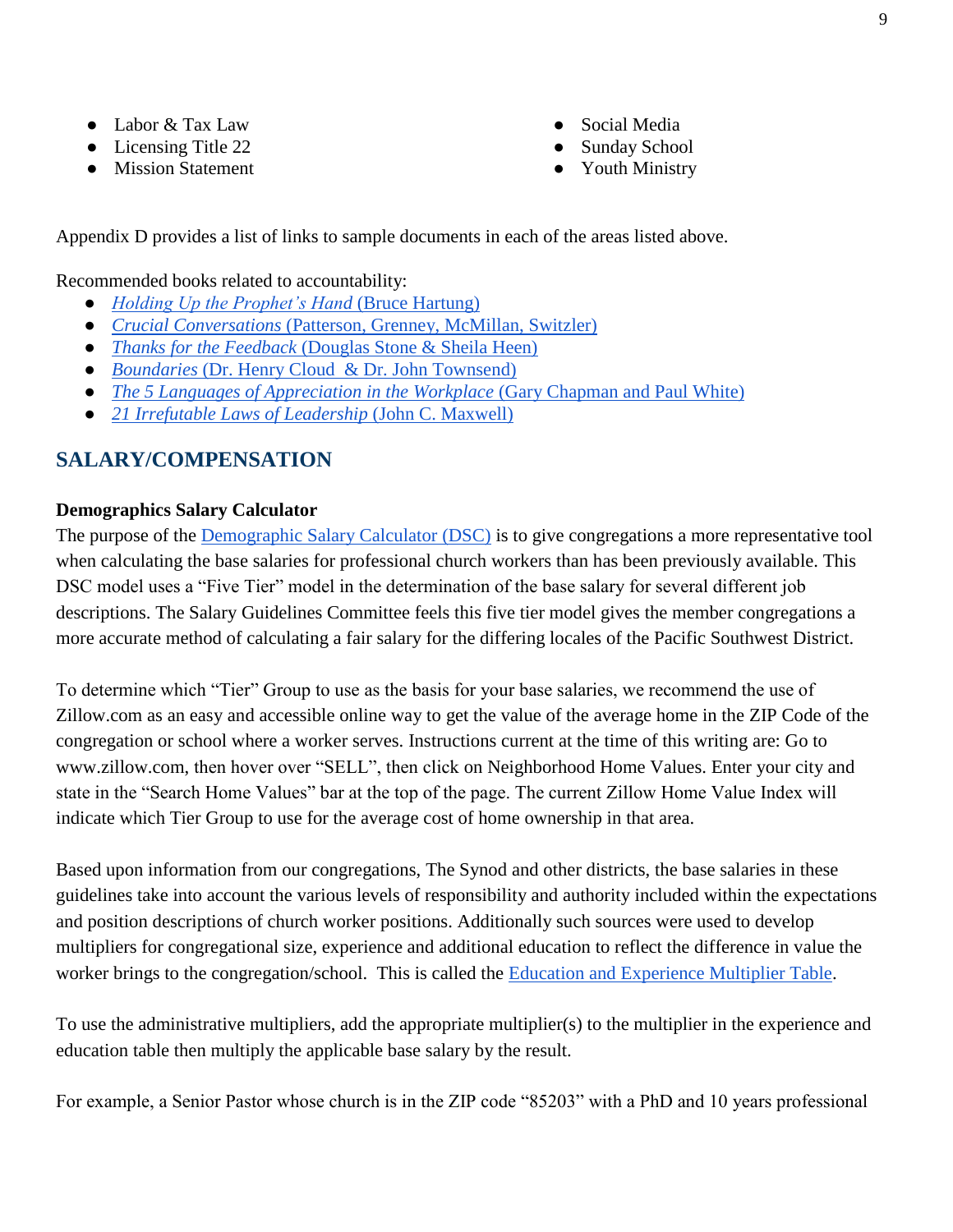experience who is serving a congregation with average worship attendance of 325, is calculated below.

[Go www.zillow.com,](http://www.zillow.com/) as described above and enter the zip code of the church or school. In the example zip code, in December 2016, the average home value fell into Tier II. Using the Demographic Salary Calculator find the congregation/school size multiplier. To the left of that number will be your base salary.

Next go to the Education and Experience Multiplier Table; find the appropriate column and drop down to the "years of experience" to find the multiplier.

Using our example above:

Tier II Senior/Sole Pastor base salary is \$57,051 Congregation/School Size is 301-500, so the multiplier is: 0.05. The PhD with 10 years in Ministry multiplier is 1.650. Add the two multipliers together for the sum of multipliers  $0.05 + 1.65 = 1.70$  Then multiply the base salary of \$57,051 by 1.70 (sum of multipliers) for a salary of \$96,986.70, (\$57,051 X  $1.70 = $96,986.70$ ).

Congregations are encouraged to promote equity as outlined in the Compensation Guidelines among all their church workers including early childhood educators.

Early Childhood Directors are exempt employees (salaried) if they spend at least 50% of their time in executive, administrative or professional responsibilities, including supervising employees.

The Fair Labor Standards Act designates preschool teachers as non-exempt employees who are to be paid hourly and are eligible for overtime (time and  $\frac{1}{2}$  over 40 hours per week or 80 hours per two-week time period). The hourly rate for preschool teachers with an AA or BA can be determined using the appropriate base table and dividing the annual amount by 2080 (# of hours worked by full time employees).

Examples for calculating Early Childhood Educators:

A. An EC Director in Tier II with a BA and 14 years' experience:  $$48,899 \times 1.21 = $59,167.79.$ 

B. An EC teacher (12 month) in Tier III with an AA and 10 years' experience:  $$44,571 \text{ x } .90 = $40,113.9/2080^* = $19.29 \text{ per hour}$ 

C. An EC teacher (10 month) in Tier IV with 24 units and 5 years' experience:  $$41,387$  x  $.665 = $27,522.36/1733* = $15.88$  hourly

\*2080 hours make up a 12-month equivalent \*1733 hours make up a 10-month equivalent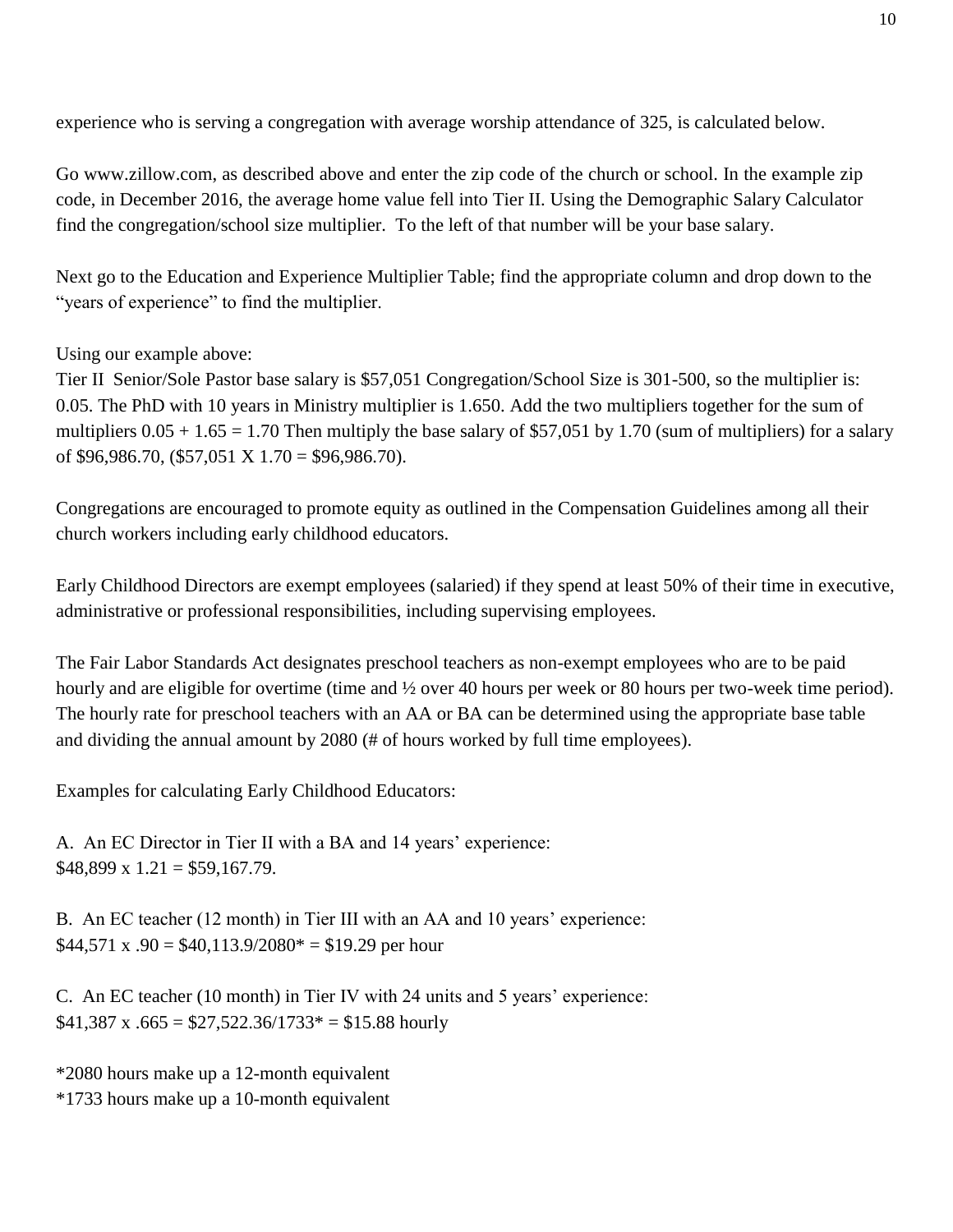# *Note: If congregation or school feels that their principal location ZIP code does not reflect the predominant ZIP code of their constituency, they may elect to use the ZIP of their choice.*

#### **FOR ADDITIONAL INFORMATION SEE THE FOLLOWING**

*Personnel Matters:*

#### [Employment Resource Manual](https://drive.google.com/file/d/0B3rOg77dgAmIZExmcm5pOFMwVkU/view)

Provided to assist congregations and districts of The Synod understand and apply good sound employment principles.

#### *Call Documents:*

[Concordia Publishing House](http://sites.cph.org/calls/faq.asp) offers free, downloadable call documents. Call the District Office for login information.

*Concordia Plan Services:* [Learn about your benefits](http://www.concordiaplans.org/) as an employee in an LCMS congregation/school (if enrolled in CPS).

#### *Financial Matters:*

[Congregational Treasurer's Manual](http://www.lcms.org/resources/ctmanual)

The Congregational Treasurer's Manual provides information on various aspects of the duties of congregational treasurer.

#### *2017 IRS Mileage Rates:*

Changed on  $1/1/2017$ : IRS has decreased the standard business mileage rate to .535 $\varphi$ per mile. The standard medical and moving mileage rate has decreased to  $17¢$  per mile. These new rates apply to mileage reimbursements paid to an employee on or after January 1, 2016 with respect to transportation expenses paid or incurred by the employee on or after January 1, 2017.

The rate used for charitable deduction purposes, set by statute rather than IRS, remains at 14¢ per mile.

# **PROFESSIONAL GROWTH**

Professional church workers should be encouraged to participate in carefully designed and approved programs of continuing education. Since a designed and approved program will benefit the congregation, a set amount should be included in the congregation's budget in order to support this program. The Salary Committee of the PSD recommends that congregations partner with employees who pursue an APPROVED continuing education plan by paying, at minimum, 50% of the cost. In order to maintain consistency of Lutheran thought and teaching eligible non-Lutheran or non-synodically trained employees should be encouraged to enroll in the colloquy program as a component of their continuing education.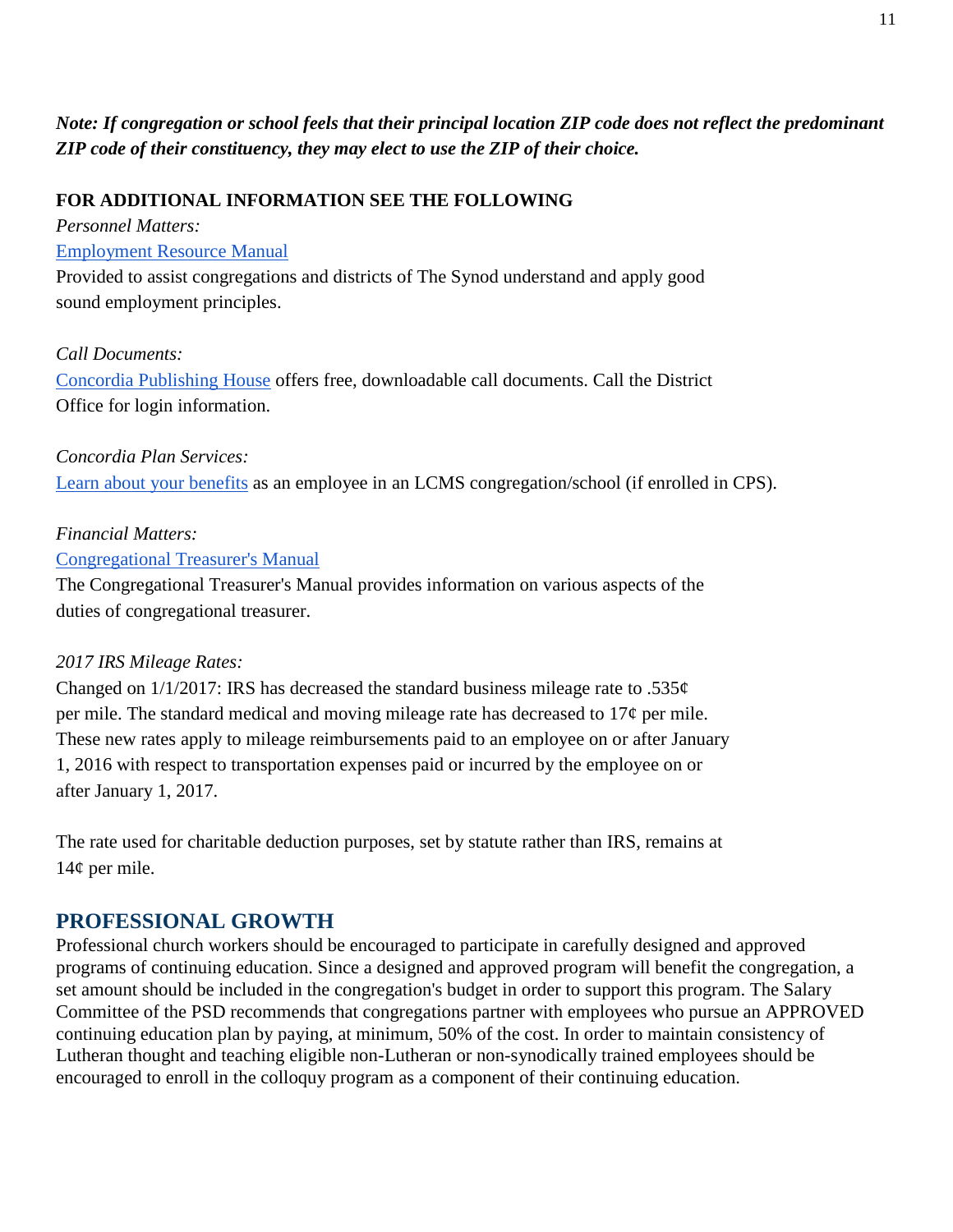Conventions, retreats, conferences, and workshops directly related to the worker's effectiveness in the ministry, or mandated by membership in Synod, are part of the business of the congregation and should not be treated either as part of the worker's vacation or completed at the expense of the employee. The Pacific Southwest District expects synodically trained rostered church workers to attend the Lutheran Educators' Conference annually. Generally, employees should be encouraged to attend conferences and conventions with all expenses (travel, meals, lodging, registration, etc.) paid by the congregation. Therefore, congregations are encouraged to budget for ongoing professional development opportunities.

In addition to retreats, conferences, and workshops, mission trips represent an important form of professional growth and development. In recognition of our employees commitment to the Great Commission, consideration should be given to those employees who desire to take part in ministry-sponsored mission trips. It is understood that mission trips that take place during the academic year may place a significant financial burden on school operations; therefore, employees should take advantage of such opportunities during the summer months or pre-determined vacation periods. Mission trips may interfere with expected duties and requests should be made to an appropriate administrator at least four to six months ahead of the anticipated departure date. When administrative approval is received, it is recommended that, when possible and appropriate, mission trips not be treated either as part of the worker's vacation or sick time.

# **ACKNOWLEDGEMENT, RECOGNITION, AND CELEBRATIONS**

It is recommended that birthdays, special occasions, holiday celebrations, and workplace anniversaries are recognized in a fashion that displays care for the worker. Whether you choose to use cards signed by many, a gift card, snacks or treats, and/or another type of recognition, acknowledging these important events will assist in displaying care for the worker. Holidays are often celebrated by appropriate gatherings at which food and fellowship is provided. While all congregations do not implement all celebrations, congregations are encouraged to prayerfully review and implement suitable protocols.

Lutheran church and school workers offer their time, talents, and treasures to the ministries they serve. Ministries, in turn, proclaim Christ through broad efforts. Ministries are encouraged to partner together to better serve His kingdom by recognizing the efforts and responsibilities of all workers in the Pacific Southwest District of the Lutheran Church - Missouri Synod. As a component of partnering together, ministries are encouraged to offer tuition discounts to full-time employees, regardless of the specific LC-MS school at which they work. Examples of this practice exist and it is recommended that schools at all levels (*e.g.* K-8, 9-12) prayerfully consider reducing tuition by a minimum of 50% for all full-time workers at schools, district offices, and universities within the Pacific Southwest District.

# **SABBATICALS**

A sabbatical may be defined as a period of time, often three months, when ministry leaders and congregations set aside a leader's normal responsibilities for the purpose of rest and renewal toward sustained excellence in ministry. A ministry sabbatical is not an extended vacation nor is it synonymous with an academic sabbatical that normally involves extensive study; rather, a ministry sabbatical is a release from the routine of the call for the physical, emotional, spiritual, and intellectual well-being of a ministry leader. Below are links to Wheat Ridge Ministries sites that provide guidance and resources for congregations and schools in the development of their own sabbatical policies.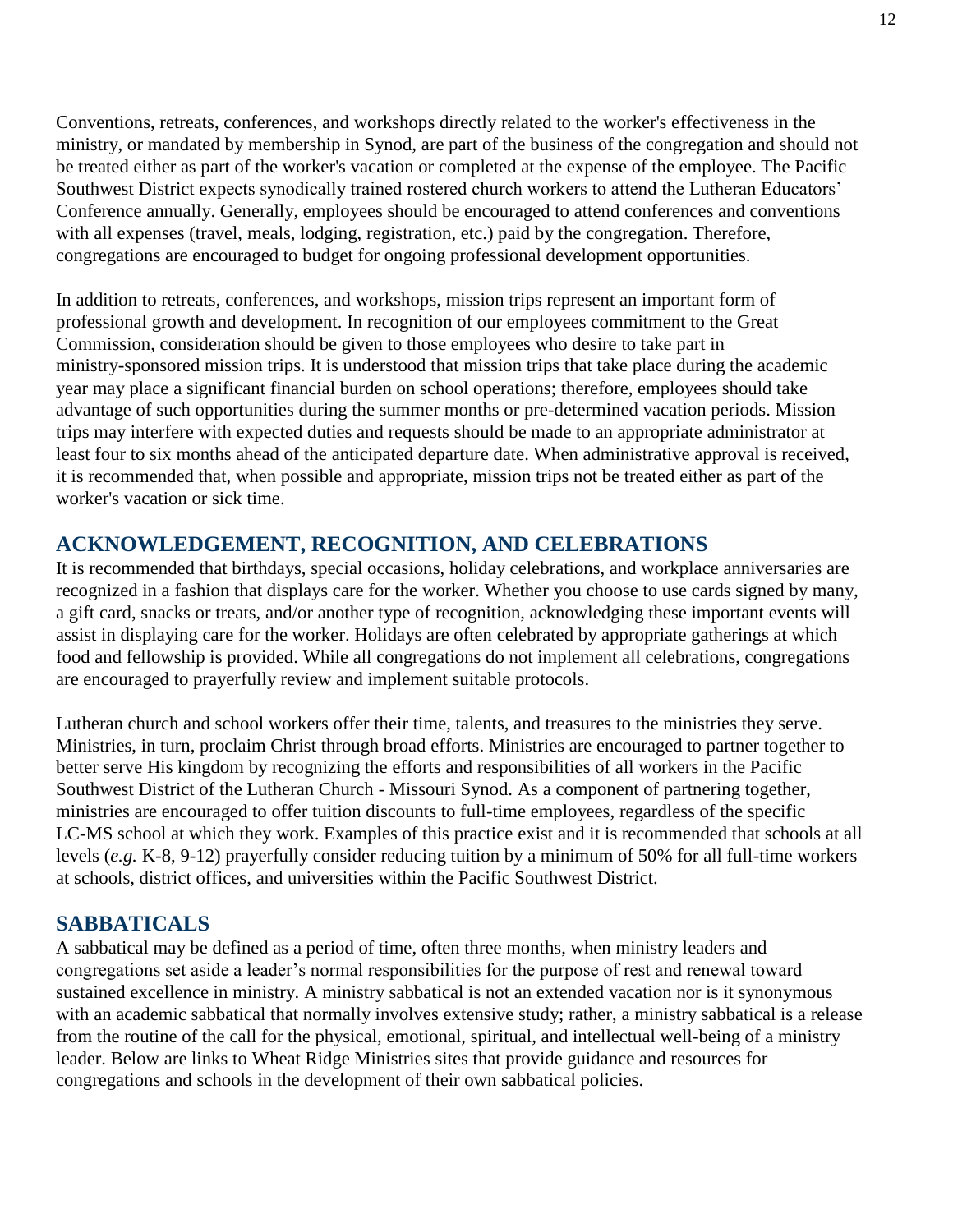- What is a Sabbatical [\(wheatridge.org/resources/ministry-sabbatical-center/](https://www.wheatridge.org/resources/ministry-sabbatical-center/what-is-a-ministry-sabbatical/) [what-is-a-ministry-sabbatical/\)](https://www.wheatridge.org/resources/ministry-sabbatical-center/what-is-a-ministry-sabbatical/)?
- Planning a Sabbatical [\(wheatridge.org/resources/ministry-sabbatical-center/ planning-a-sabbatical/\)](https://www.wheatridge.org/resources/ministry-sabbatical-center/planning-a-sabbatical/)
- Sabbatical Resources [\(wheatridge.org/resources/ministry-sabbatical-center/ sabbatical-resources/\)](https://www.wheatridge.org/resources/ministry-sabbatical-center/sabbatical-resources/)

# **WORKER SUPPORT TEAM**

Beginning ministry in a new place can be a challenge even for veteran church workers. Churches and schools that organize a Worker Support Team can assist in the transition of new workers. Further, a Worker Support Team assists church workers in sustaining their ministry by encouraging healthy personal practices. Areas of focus for a Worker Support Team may include:

- Lay of the Land: Help workers get comfortable with the community by assisting them with recommendations on where to find groceries on a budget, a good mechanic, recreation areas, traffic patterns in the area, and other aspects of life particular to your community.
- Connections: Help workers get to know members of the church and/or school, families, and other workers in the circuit, region, and district. They may also provide a list of key church and school leaders, and work to make intentional introductions. Finally, they should encourage workers to connect with fellow workers in their area in similar ministry positions. For example, pastors should be encouraged to attend circuit pastors meetings, Directors of Christian Education should attend cluster meetings, etc.

*Grace Place Ministries* notes that "the Worker Support Team lovingly and caringly challenges workers in the church to practice self-discipline in caring for their own spiritual, physical, and emotional needs. The Worker Support Team might also advocate for the Pastor and other workers for supportive policies and practices by the congregation, ensuring adequate care for their physical and financial needs as well as the needs of their families."

According to *Grace Place Ministries*, some practices that the Support Team might strive toward could include:

- Physical health
	- Encourage and engage the workers in physical activity
	- Encourage or provide gym membership
	- Encourage regular medical checkups and self-care
- Spiritual growth
	- Encourage a weekly study/share group with others where they are not the leader
	- Pray for and with the pastor before the church service
- Healthy connections for mental fitness
	- Encourage socialization outside of congregational members
	- Encourage activities and hobbies which take them away from congregational worries
	- Encourage conference attendance
- Personal financial stability
	- Encourage seeking of financial advice
	- Listen confidentially to the concerns of spouses
	- A robust family life
	- Encourage time off and vacations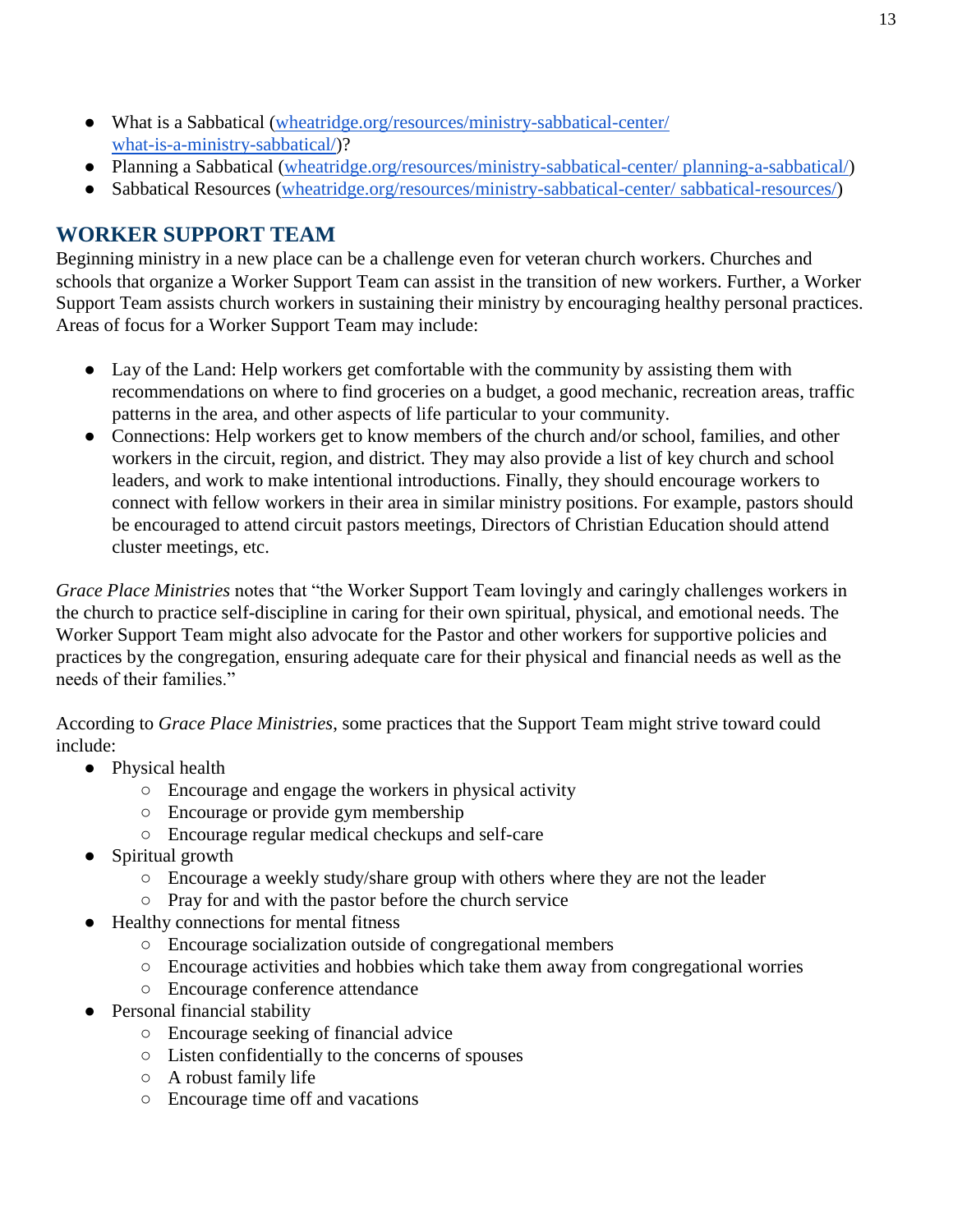- Ongoing education for renewal
- Encourage ongoing education at a seminary or college
- Encourage personal coaching

For the larger document from Grace Place Ministries, go to: [http://www.graceplacewellness.org/](http://www.graceplacewellness.org/wp-content/uploads/2013/06/Church_Worker_Support_Teams_MTWW.pdf) [wp-content/uploads/2013/06/Church\\_Worker\\_Support\\_Teams\\_MTWW.pdf](http://www.graceplacewellness.org/wp-content/uploads/2013/06/Church_Worker_Support_Teams_MTWW.pdf)

In preparation for the establishment of a Worker Support Team, we recommend reading *[Holding Up the](https://www.amazon.com/Crucial-Conversations-Talking-Stakes-Second/dp/0071771328/ref%3Dmt_paperback?_encoding=UTF8&me) [Prophet's Hand: Supporting Church Workers](https://www.amazon.com/Crucial-Conversations-Talking-Stakes-Second/dp/0071771328/ref%3Dmt_paperback?_encoding=UTF8&me)*, noted above.

# **PROTECTING YOUR MINISTRY**

Churches and schools face the daunting task of navigating complex legal issues. From child safety concerns to property matters, employment law, church governance and more, they are responsible for understanding and acting in accordance with applicable legal requirements.

As our churches and schools come under increased scrutiny, The Lutheran Church—Missouri Synod is dedicated to helping pastors, church workers, church administrators, lay leaders and others learn how to better protect their church or school from potential legal challenges.

In collaboration with Alliance Defending Freedom (ADF), a legal guide has been developed in this regard. *[Protecting Your Ministry](http://be5ce58c3b35ebd67cba-c941712feef4a9ea313a8383615beb0f.r3.cf2.rackcdn.com/uploaded/a/0e5350829_1471388243_adfdcaprotectyourministrylcmsscreen2016081111.pdf)* is a legal guide for LCMS congregations, schools and ministries. Please read through this entire booklet carefully to understand the full scope of the issues and how you can protect various ministries. Watch for up-dates at [http://www.lcms.org/resources/legal-issues.](http://www.lcms.org/resources/legal-issues)

#### **EMPLOYMENT/LABOR LAW**

Labor law can be a daunting aspect of employment policy at a congregation or school. Many organizations are privileged to work with local attorneys or to employ a human resource specialist. It is strongly recommended that each congregation or school have a staff member tasked with monitoring current labor law developments in their state or municipality.

The LC-MS has published a comprehensive Employment Resource Manual detailing many of the applicable labor laws. Be encouraged to find that document in the appendix. Organizations may also consider joining the Society for Human Resource Management (www.shrm.org). An annual membership is \$190.00. In addition to monitoring HR issues nationally and in each state, membership allows a designated staff member to ask a Knowledge Advisor up to 15 questions per year. While this is not a substitute for legal advice, the Knowledge Advisor can alert an employer to potential risks and benefits in handling HR issues.

The following details are also not intended as a substitute for legal advice, but offer some of the essential rules and regulations of which employers should be aware. The District makes no representations about the legal veracity of the following descriptions.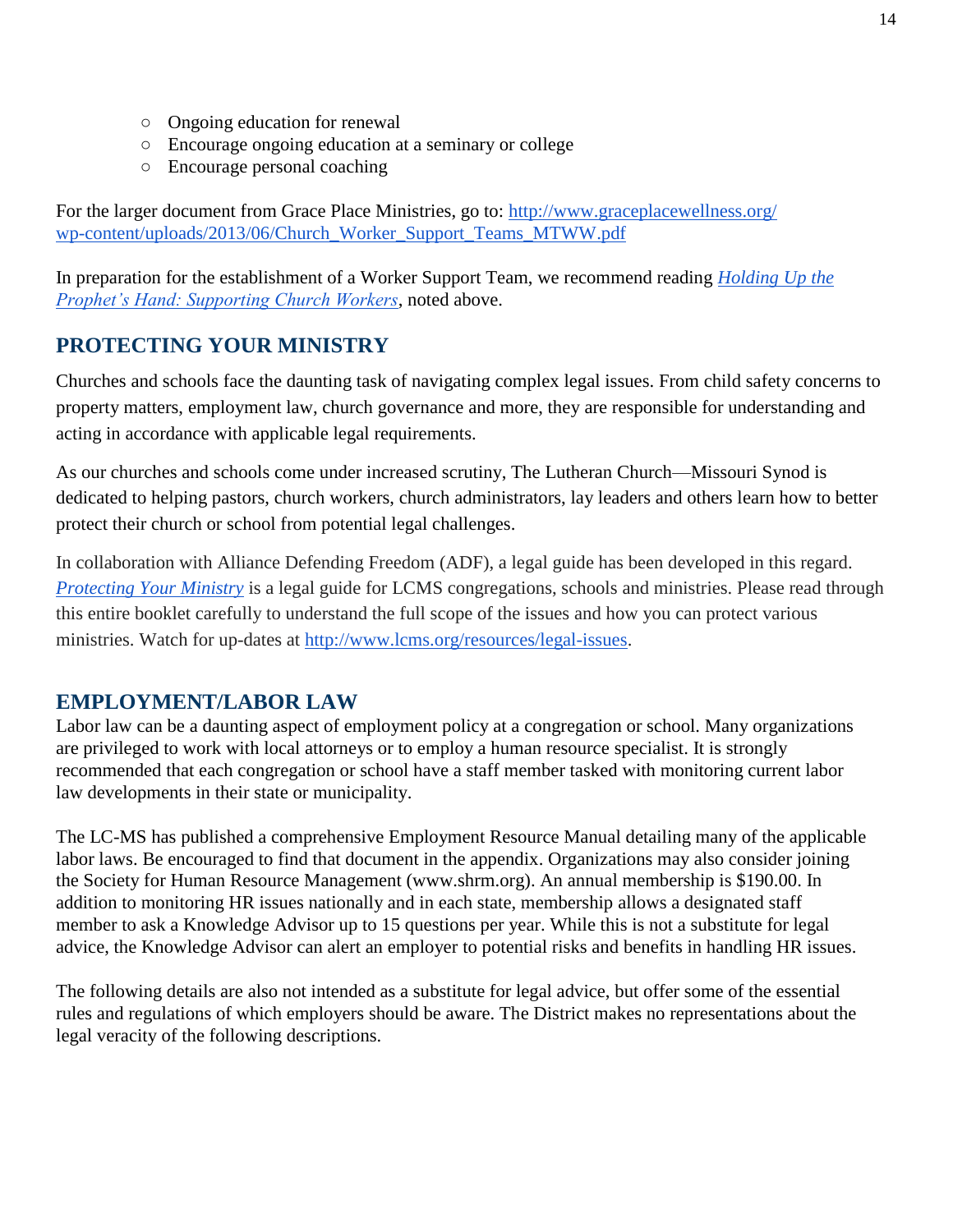# **EMPLOYMENT CATEGORIES**

Workers at Lutheran churches and schools may be categorized in a variety of ways (e.g. called and contracted, salary and hourly, full-time and part-time). It is of legal note that the same benefits should be provided to all workers within the same employment category. For example, a full-time, called worker should not receive a tuition discount for his or her children, if all other full-time, called workers are not provided the same discount. Below are descriptions of some of the most common employment categories:

*Called:* These workers have graduated from a Lutheran Church-Missouri Synod college or university, or been certified through colloquy, and have received a "divine call" from a congregation, school, or RSO of the LC-MS. Called workers are recognized on the Minister of Religion Roster (Ordained or Commissioned) of the LC-MS. Calls may be tenured or non-tenured. They may also be exempt or non-exempt.

*Contracted:* These workers have received a contract in which terms of employment (e.g. salary, benefits, responsibilities, duration) have been detailed and affirmed by the employer and employee. Contracted workers are ordinarily not eligible for a call.

*At-Will:* These workers have been employed without call or contract. Their employment must adhere to applicable state and Federal labor laws, and may be terminated by the employer or employee at any time, provided such termination would not violate any state or Federal labor statute (e.g. against discrimination).

*Salary:* These full-time workers are compensated based on an annual amount divided among pay periods (e.g. bi-weekly, twice monthly, monthly). Salaried workers are not required to submit time-cards or report the number of hours worked in any given pay period. Their compensation is ordinarily spread over ten or twelve months.

*Hourly:* These full- or part-time workers are compensated based on the number of hours worked in a given pay period. The number of hours worked are determined by the employer and must be documented by a time-card or time-sheet.

*Part-time hourly workers (less than 40 hours per week):* might receive different benefits than full-time employees. For example, many employers will provide retirement benefits to those working more than 20 hours per week and health benefits to those working more than 30 hours per week. Note that part-time hourly workers employed the same number of hours as one another must be offered the same benefits.

*Exempt or Non-Exempt:* These descriptions refer to a worker's status relative to the Fair Labor Standards Act (FLSA). Generally, exempt employees are those receiving a guaranteed minimum salary (salary basis test), or those with executive or administrative responsibilities (job duties test), such as supervising two or more employees or having management as a primary responsibility of the job. Exempt employees are not entitled to overtime compensation or provisions under the FLSA. Wage and hourly regulations regarding minimum wage, overtime, etc. for non-exempt employees should be implemented.

# **FAIR LABOR STANDARDS ACT**

Employment regulations which address hiring, compensation, overtime, and the like are governed by both state and Federal statutes. Wage and hourly laws are specifically addressed by the Fair Labor Standards Act (FLSA) and/or a state labor code.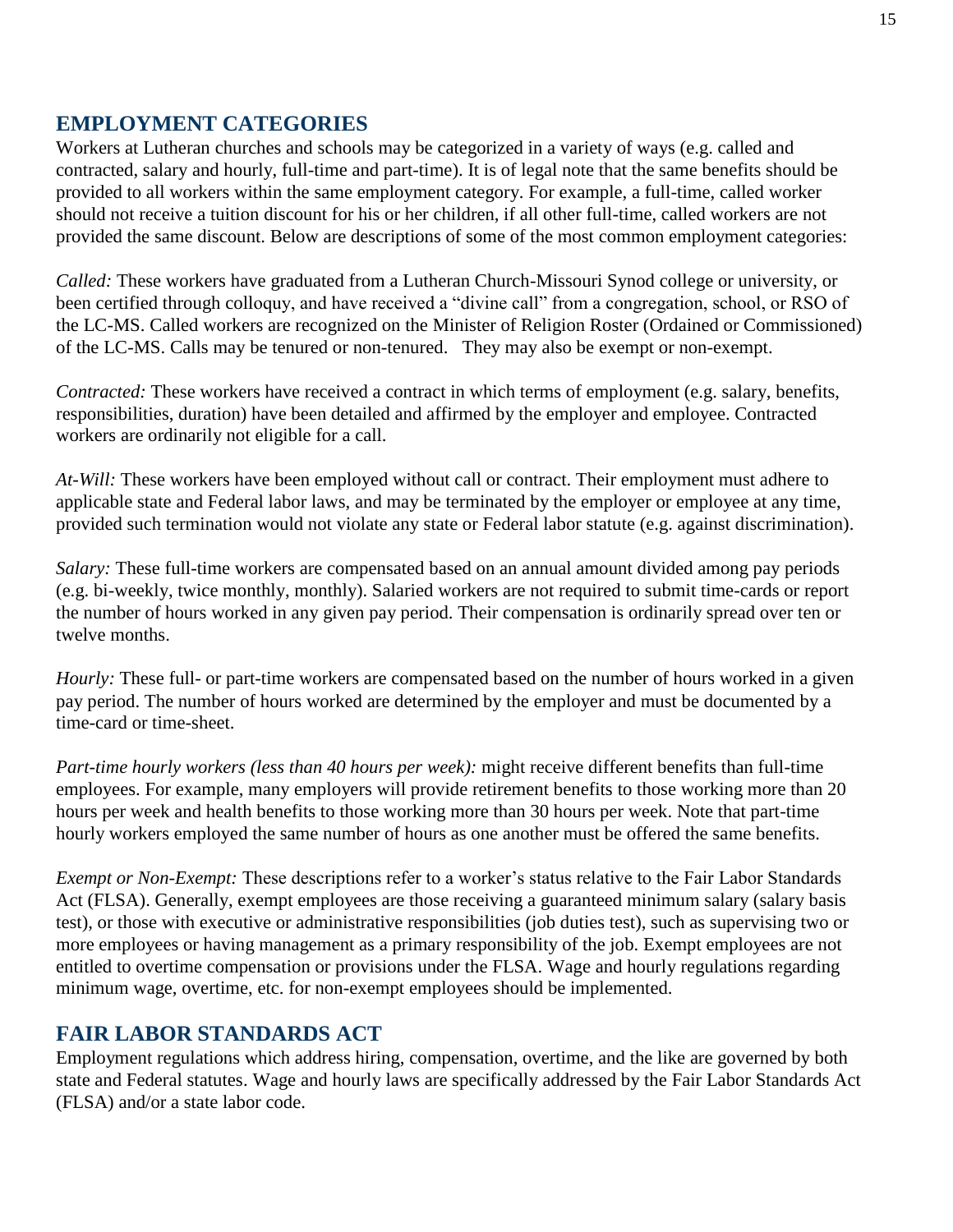"Generally, private schools are subject to federal and state wage and hour laws. A significant exemption applies to "ministerial" employees at religious schools. For those employees who serve in a religious capacity –who are ministers as a matter of law – the FLSA and state wage and hour laws do not apply. Teachers at religious schools, for example, may qualify as ministers. (Hosanna-Tabor Evangelical Lutheran Church and School v. EEOC 2012) The California Court of Appeals has also recognized preschool teachers as ministers. (Henry v. Red Hill Evangelical Lutheran Church of Tustin 2011) The Ninth Circuit Court of Appeals has applied this exemption specifically to state wage and hour claims. (Alcazar v. The Corporation of the Catholic Archbishop of Seattle 2010)" Excerpted from Liebert Cassidy Whitmore Legal Bulletin [\(www.lcwlegal.com\)](http://www.lcwlegal.com/).

The LCMS' legal counsel, Thompson Coburn LLP, has also provided a comprehensive [letter](https://drive.google.com/open?id=0B0C4WsMLO2tuRGVZZEV1a1dJLTA) an[d webinar](http://blogs.lcms.org/2016/webinar-explains-new-overtime-regulations) regarding the FLSA.

Watch for up-dates on litigation that may affect hourly and overtime thresholds on [ChurchLawandTax.com](http://www.churchlawandtax.com/) and [ManagingYourChurch.com.](http://www.churchlawandtax.com/blog/)

# **FEDERAL REGULATIONS**

The federal government provides additional direction regarding employment by religious organizations. (Equal Employment Opportunity Commission, Title VII of the Civil Rights Act: [http://www.eeoc.gov/](http://www.eeoc.gov/policy/docs/threshold.html) [policy/docs/threshold.html.](http://www.eeoc.gov/policy/docs/threshold.html) This reference contains resources pertaining to the Religious Organization Exception and the Ministerial Exception. The religious organization exception allows congregations and schools to prefer to employ individuals who share our religion. The exception does not allow organizations to otherwise discriminate in employment on the basis of race, color, national origin, sex, age, or disability.

The ministerial exception indicates that Courts have upheld that minister of religion generally cannot bring claims under the federal employment discrimination laws, including Title VII, the Age Discrimination in Employment Act, the Equal Pay Act, and the Americans with Disabilities Act. This comes not from the text of the statutes, but from the First Amendment principle that governmental regulation of church administration impedes the free exercise of religion.

# **STATE REGULATIONS**

Arizona, California, and Nevada labor laws vary significantly. There may also be differences in various cities, particularly in California. Individual congregations and schools are strongly advised to know the laws in their state and municipality. Be encouraged to consult the following resources:

- Arizona:
	- The Industrial Commission of Arizona website: <http://www.ica.az.us/Labor>
	- The current (as of October 2016) minimum wage in Nevada is \$8.25 per hour.
- California:
	- Labor and Workforce Development Agency: [http://www.labor.ca.gov](http://www.labor.ca.gov/)
	- Department of Industrial Relations: <http://www.dir.ca.gov/dlse>
	- Requires that employers pay up to 24 hours of sick pay for part-time staff members. Some cities require more hours.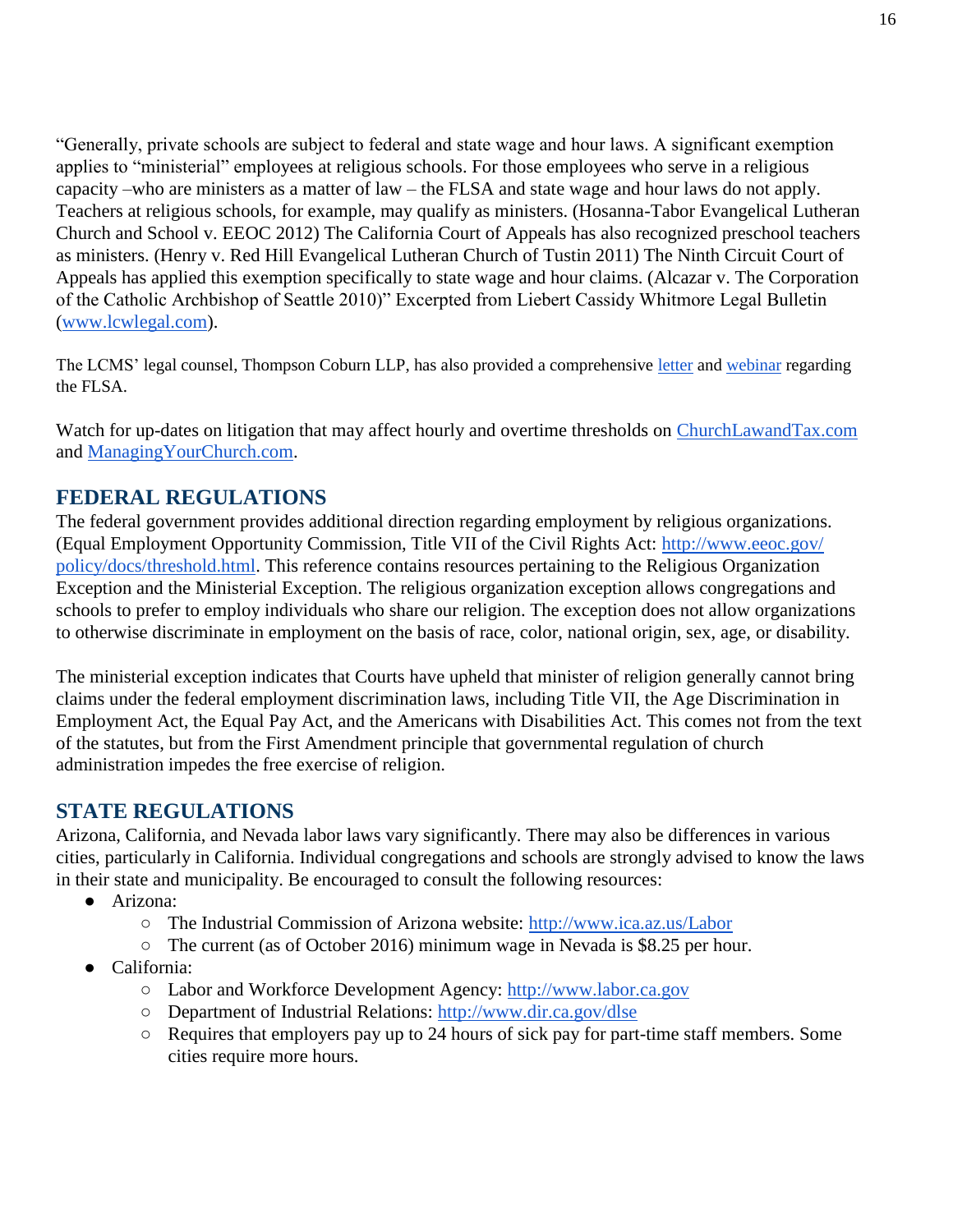- $\circ$  As of January 1, 2016, the state minimum wage in California is \$10.00; however, plans to increase minimum wage are in place and therefore the links above should be referenced regularly. Furthermore, some cities some cities require a higher rate.
- Nevada:
	- Office of the Labor Commissioner: [http://www.labor.nv.gov](http://www.labor.nv.gov/)
	- The current (as of October 2016) minimum wage is \$8.25 per hour.
	- Legislation is being considered to increase the NV minimum wage by steps, up to \$13.00 per hour.

# **UNEMPLOYMENT AND DISABILITY COMPENSATION**

Under existing state and Federal laws churches and church-related schools are exempt from the Unemployment Compensation Act. This means that any employee who terminates or is terminated, and is unable to find new employment, is not eligible to collect unemployment insurance benefits. Churches and church-related schools are also exempt from participating in state disability insurance programs.

# **WORKER'S COMPENSATION**

Worker's Compensation pays benefits for a work-related injury. You should report any injury to your supervisor as soon after the injury as possible. (For more detailed information consult the [Congregational](http://www.lcms.org/resources/ctmanual) [Treasurers' Manual\)](http://www.lcms.org/resources/ctmanual)

# **NON-DISCRIMINATION**

The following information is provided to ensure that salary provisions are morally fair, legal, and non-discriminatory. Synod has determined that all teachers who have graduated from one of its colleges and have received a Lutheran Teacher Diploma or received a Lutheran Teacher Diploma through colloquy should receive calls rather than contracts. Teachers without the Lutheran Teacher Diploma are to be classified as lay teachers and may be contracted. Title IX of the Education Amendments of 1972 expressly stipulates that there shall be no sex discrimination in hiring practices. In effect, this means that salaries should be equal for men and women.

#### **BACKGROUND CHECKS AND SEXUAL ABUSE**

Background checks should be made on all employees yearly for those in contact with children as stipulated by law. Yearly training courses on avoiding sexual abuse and harassment must be conducted yearly for school employees and is also a good practice for all church employees. These services should be paid for by the congregation and/or school.

#### **BREAK PERIODS**

Laws differ by state. Arizona employers are not governed by any state rest or meal break regulations. California employers are required to offer a paid, 10-minute rest break for each 4 hours worked. An unpaid, 30-minute meal break is also required for employees working more than 5 hours in a day. Employees may waive the rest break, but may not be influenced by their employer to do so. Employees may also waive the meal break provided they don't work more than 6 hours in a day. Nevada employers are required to offer an unpaid, 30-minute rest break for any continuous work period of eight hours.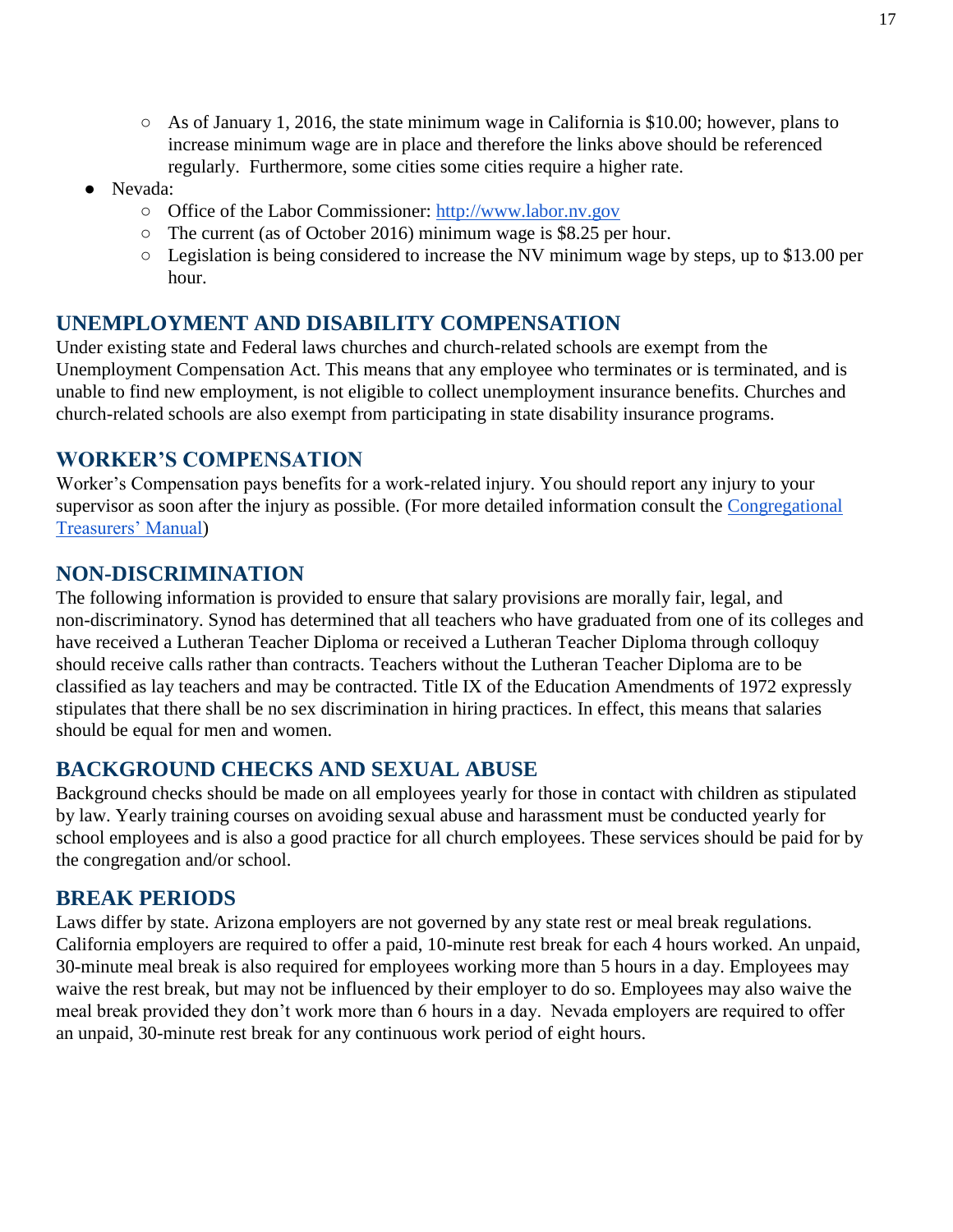#### **TERMINATION**

Terminating employment is a circumstance that should be handled with Christian care and according to applicable laws. Called or contracted employees should have the terms of their call or contract honored. These supersede any "at-will" policy in the applicable state. California, Nevada, and Arizona are all "at-will" work states. This means employees may be terminated at any time for any reason, provided their termination would not violate any state or federal statute (e.g. against discrimination). Employers are strongly encouraged to document performance-based reasons for the termination of an employee, including all efforts to work with the employee to improve performance, and all communication with the employee (including dates and participants) regarding performance. Employers are also encouraged to consult with an employment law attorney regarding any questions.

# **EMPLOYEE HANDBOOKS**

Congregations and/or schools are strongly encouraged to publish an employee handbook. (Please consult **Appendix D** for an example.) Sections to be included in the handbook are not limited to:

- Employment Categories (e.g. Called, Contracted)
- At-Will Employment
- Equal Opportunity Employment
- Salary, Wages, and Benefits
- Professional Growth Opportunities
- Vacation and Holidays
- Sick Leave
- Morals Policy
- Harassment Policy
- Conflict-Resolution Policy
- Personal Leave Policy
- Professional Leave Policy
- Termination Policy
- Safety Procedures

# **APPENDIX A - SAMPLE HOUSING ALLOWANCE RESOLUTION**

#### **SAMPLE**

#### **All Employed Ministers—Stated Dollar Amount RESOLUTION**

RESOLVED, that (name of congregation), authorizes and establishes the following individual(s) housing allowance for the year 20xx:

| Name                                    | Amount                         |
|-----------------------------------------|--------------------------------|
| Name                                    | Amount                         |
| Name                                    | Amount                         |
| Name                                    | Amount                         |
| Name                                    | Amount                         |
| Name                                    | Amount                         |
| The housing allowance will be paid from | $20xx$ , to December 31, 20xx. |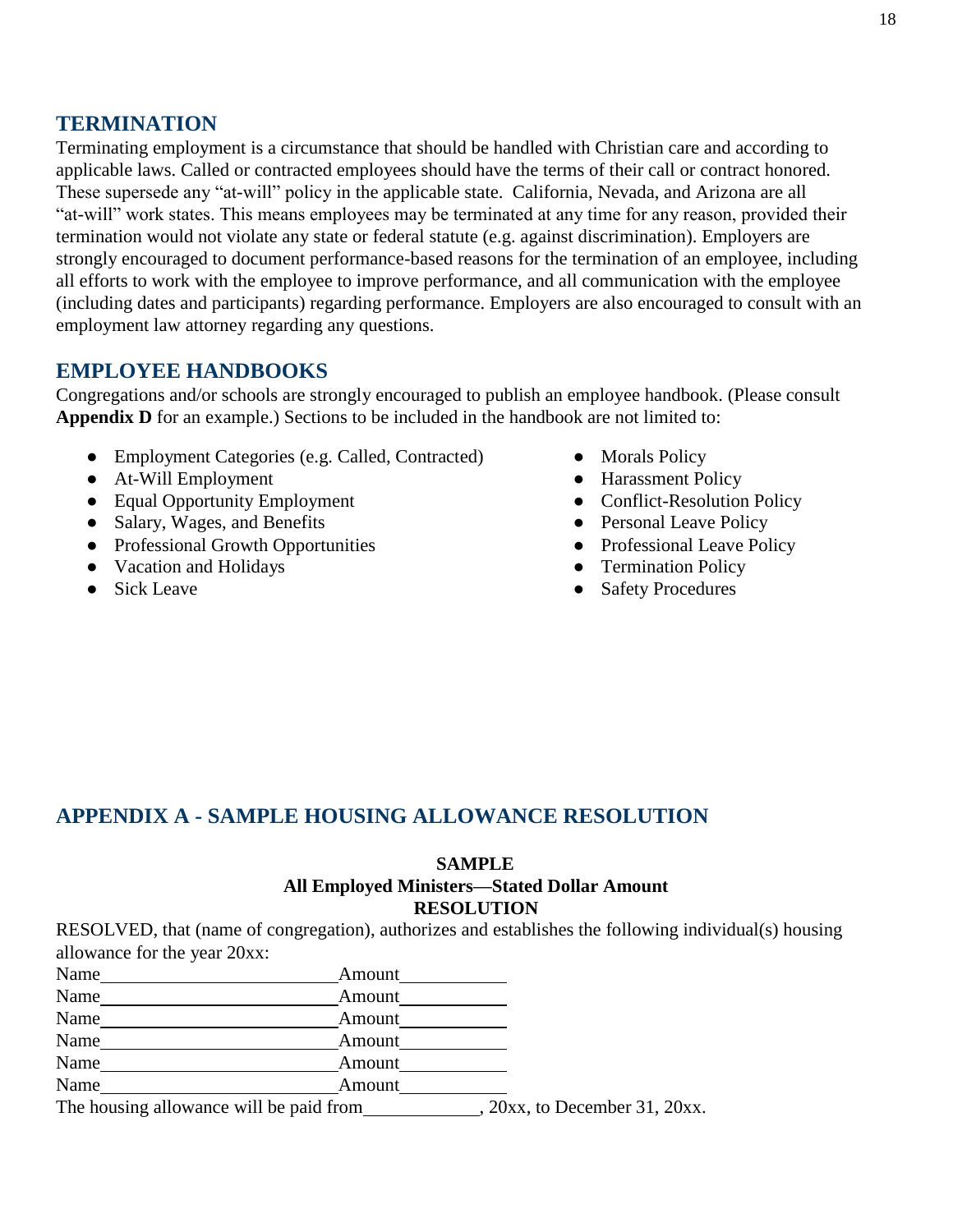# **APPENDIX B - DEDUCTIBLE ITEMS FOR HOUSING ALLOWANCE**

# **Minister's Estimate of Expenses for Housing Allowance:**

| Home/Apartment Rent:                                                                  |  |
|---------------------------------------------------------------------------------------|--|
| Garage Rental:                                                                        |  |
| Down Payment (including legal, loan and, title fees related to the purchase of home): |  |
| Mortgage Payments (principal and interest):                                           |  |
| Property Tax:                                                                         |  |
| Property Insurance (homeowner/renter):                                                |  |
| <b>Utilities: Gas:</b>                                                                |  |
| Utilities: Electricity:                                                               |  |
| Utilities: Telephone (basic service):                                                 |  |
| <b>Utilities: Trash:</b>                                                              |  |
| <b>Utilities: Water:</b>                                                              |  |
| Utilities: Other______________:                                                       |  |
| Utilities: Other                                                                      |  |
| Furnishing and appliances (purchase and repair):                                      |  |
| Structural repairs and remodeling:                                                    |  |
| Lawn care and landscaping:                                                            |  |
| Maintenance items (household cleaners, light bulbs, pest control):                    |  |
| Homeowners' Association Dues:                                                         |  |
| Other allowable expenses (specify):                                                   |  |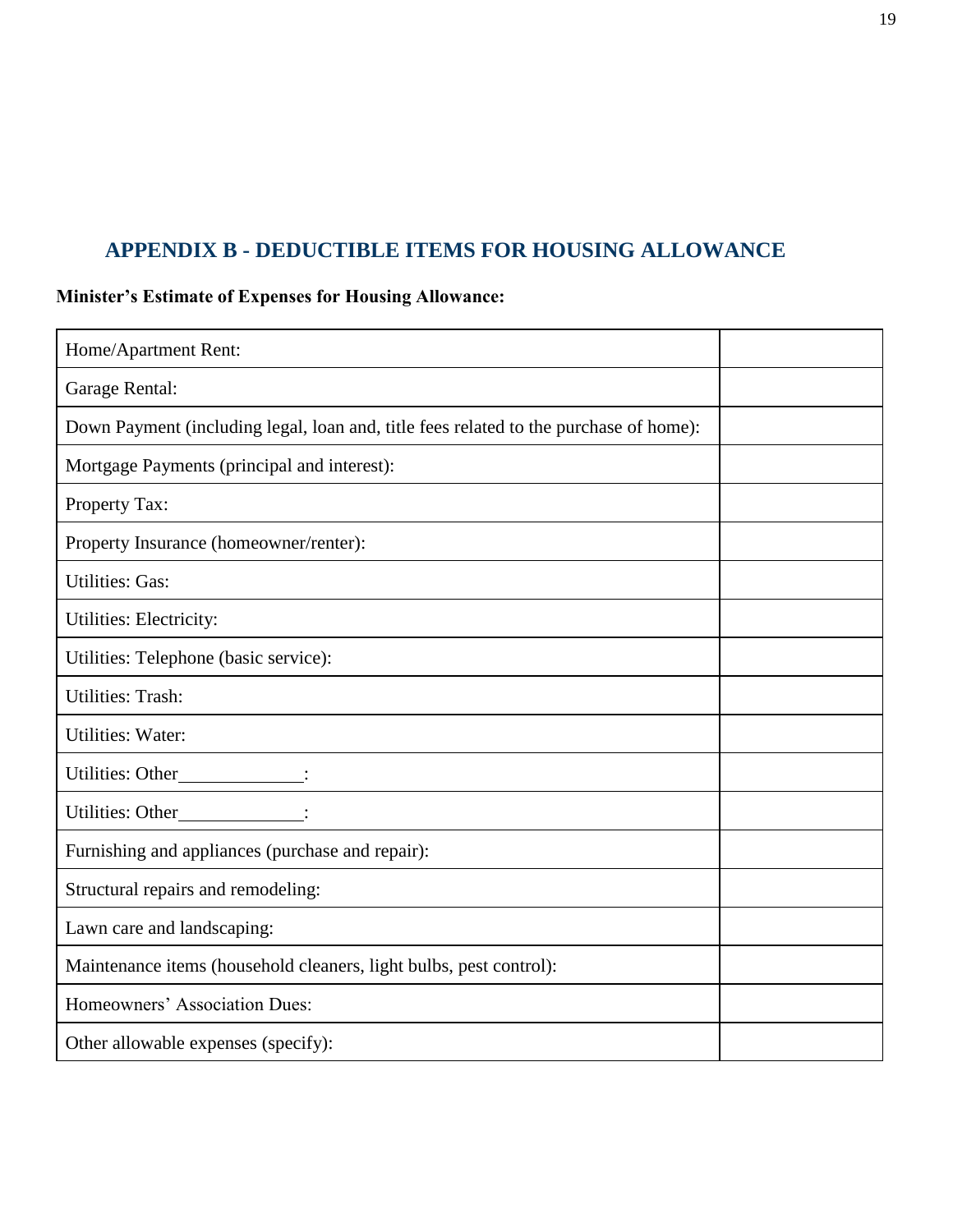| <b>CONTINUES</b><br>``otal: |  |
|-----------------------------|--|
|                             |  |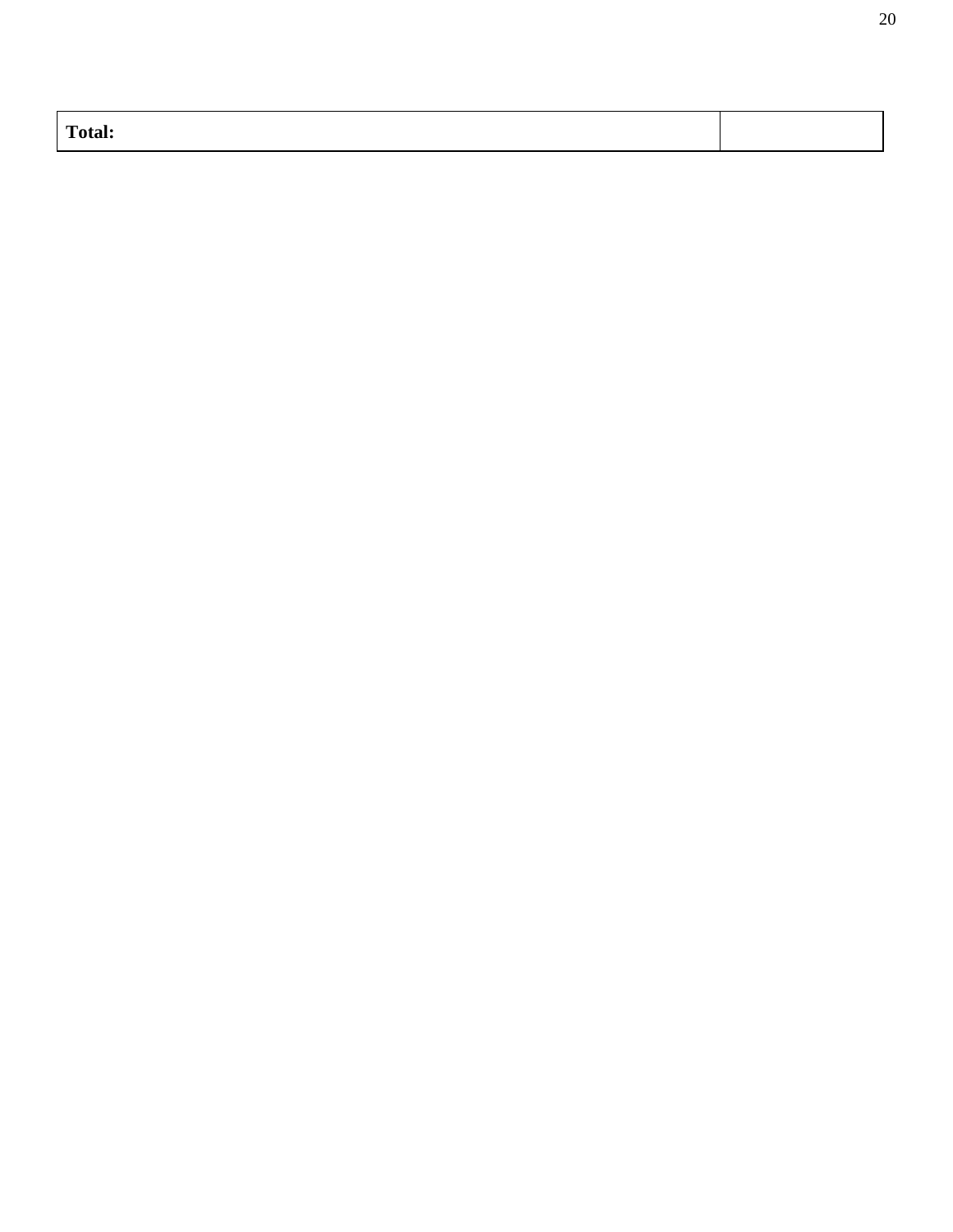# **APPENDIX C - TAX PREPARERS**

#### **Clergy Tax and Financial Services**

<http://www.clergytax.com/> 562 -906 -9906 [service@clergytax.com](mailto:service@clergytax.com)

#### **Schmidt & Associates**

[http://www.schmidt](http://www.schmidt-tax.com/) -tax.com/ 714 -573 -1720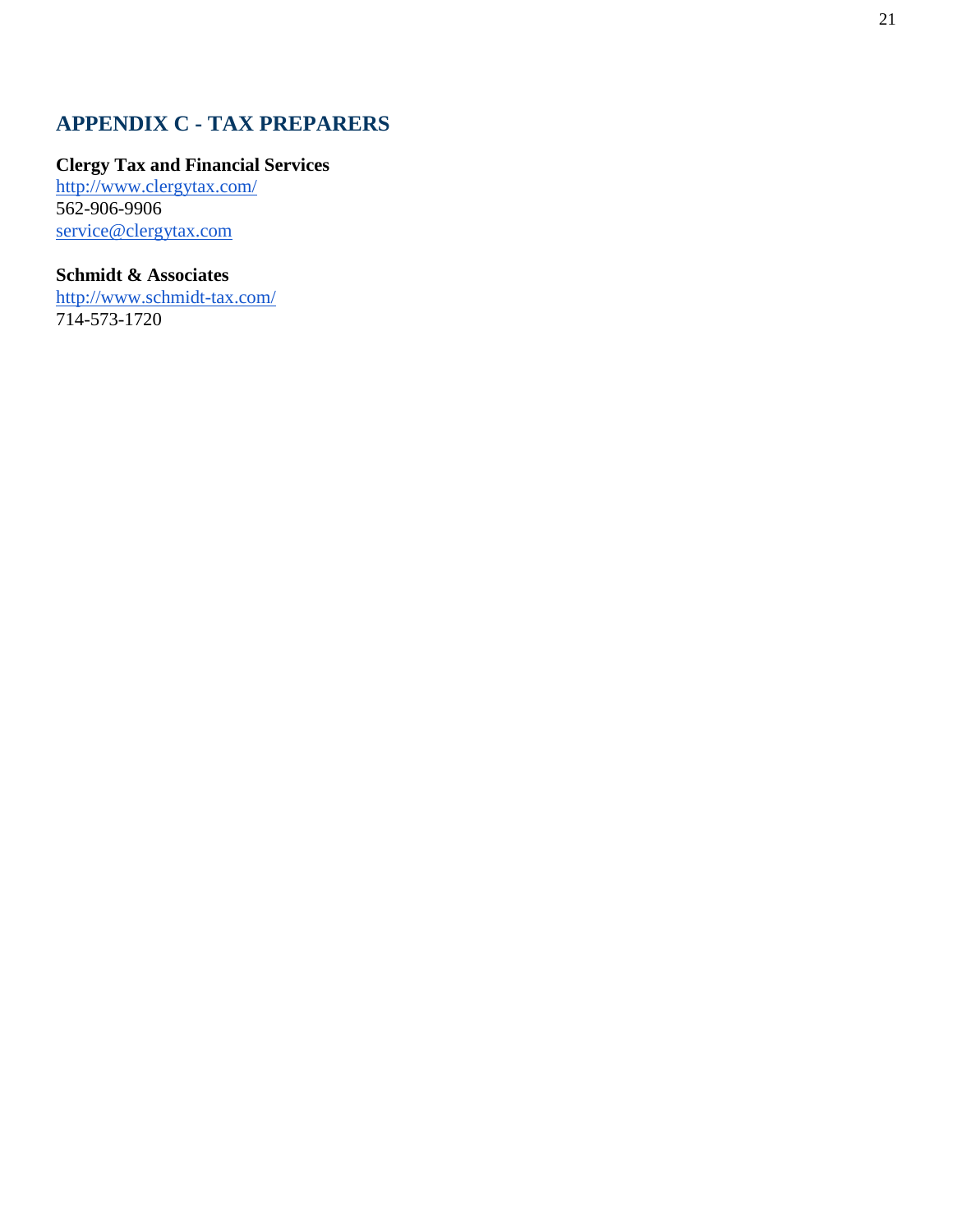# **APPENDIX D - SAMPLE RESOURCES FOR MINISTRY EXCELLENCE**

#### **Sample Documents for Developing Ministry Excellence & Accountability:**

- Annual Employee Evaluations/Goal Setting
	- [Directors\\_Eval.1.doc](https://drive.google.com/open?id=0B0C4WsMLO2tuX3VUZmMzTDQzdWM)
	- [How to Help.pdf](https://drive.google.com/open?id=0B0C4WsMLO2tuNFdUaUtwS21DcE0)
	- [LCMS Synod Performance Appraisal Worksheet.doc](https://drive.google.com/open?id=0B0C4WsMLO2tuRWh6WlFRWVFlT3M)
	- [Mid-Year\\_Parent\\_Survey.doc](https://drive.google.com/open?id=0B0C4WsMLO2tuX0U0Yzh5RlFfSzA)
	- [Performance Appraisal Forms.doc](https://drive.google.com/open?id=0B0C4WsMLO2tucUxfLUtLOFlYS0k)
	- [Performance Review DCE\\_Teacher.pdf](https://drive.google.com/open?id=0B0C4WsMLO2tuTUtxYm1zRmdDMWM)
	- [Performance Review Pastor\\_Principal.pdf](https://drive.google.com/open?id=0B0C4WsMLO2tuUU56VkNKV2g0eFk)
	- [Principal Evaluation Sample.dco](https://drive.google.com/open?id=0B0C4WsMLO2tuMml1OXpoYVkxZFk)
	- [Principaleval.doc](https://drive.google.com/open?id=0B0C4WsMLO2tuZ1pBQ0JnaVdQdlU)
	- [Principals\\_Evaluation-by\\_teacher1.doc](https://drive.google.com/open?id=0B0C4WsMLO2tuajByNTl6SDVaV28)
	- [Self-Growth Profile 08.doc](https://drive.google.com/open?id=0B0C4WsMLO2tuU2R2aHF1dkhJY2M)
	- [teacherevaluation1.doc](https://drive.google.com/open?id=0B0C4WsMLO2tuSzY5WUREZFBGQVU)
- Care & Recognition
	- [21 Employee Perks That Attract The Best Talent.pdf](https://drive.google.com/open?id=0B0C4WsMLO2tuNmU0U1NLaHFoQ2M)
	- [Church Worker Appreciation -](https://drive.google.com/open?id=0B0C4WsMLO2tuOWF3Qno2cW9Tc1E) Sample Schedule.pdf
	- [Church\\_Worker\\_Support\\_Teams.pdf](https://drive.google.com/open?id=0B0C4WsMLO2tuNEFsTWlRek5xUms)
	- [Top 20 Employee Benefits & Perks.pdf](https://drive.google.com/open?id=0B0C4WsMLO2tuVFR3VnNwQzh1ZDg)
	- [Twelve Warning Signs of Health.pdf](https://drive.google.com/open?id=0B0C4WsMLO2tuenFLWlN2eXFZMU0)
- **Classroom Observation** 
	- [Collegial Classroom Visits\\_1.doc](https://drive.google.com/open?id=0B0C4WsMLO2tuM0RDaUFIM0VwQ00)
	- [Observation Apps.docx](https://drive.google.com/open?id=0B0C4WsMLO2tubzJuRTFJYXVuRUU)
	- [Observation, 5 minute walk through.pdf](https://drive.google.com/open?id=0B0C4WsMLO2tuYkY5LVo4Z0ZxNmM)
- Code of Ethics
	- [DCE-Code-of-Ethics.pdf](https://drive.google.com/open?id=0B0C4WsMLO2tuY2pkcmdLMURsbGc)
	- [ECE Code of Ethics.pdf](https://drive.google.com/open?id=0B0C4WsMLO2tuUHNtVnpHVGF2ejQ)
	- Staff Employee Ethics [Bethany, Long Beach \(ECE\).pdf](https://drive.google.com/open?id=0B0C4WsMLO2tuTGRVNmxYazBRSm8)
- **Early Childhood Curriculum Guide** 
	- [Early Childhood Curriculum Guide.pdf](https://drive.google.com/open?id=0B0C4WsMLO2tuTmRJakxUUXVLRlU)
- **ECE State Regulations Information** 
	- [Regulations by State for ECE Centers.docx](https://drive.google.com/open?id=0B0C4WsMLO2tuN0xRU09qa0wzbnM)
- **Employee Handbook** 
	- [Counseling, Discipline and Discharge.doc](https://drive.google.com/open?id=0B3rOg77dgAmIMi0tdWZZbGw3cGM)
	- [Employee Manual.docx](https://drive.google.com/open?id=0B3rOg77dgAmIY3BvVmpISkkxamc)
	- [Employment\\_Resource\\_Manual\\_062816.pdf](https://drive.google.com/open?id=0B3rOg77dgAmIZExmcm5pOFMwVkU)
	- [Harassment and discrimination policy law in ca.doc](https://drive.google.com/open?id=0B0C4WsMLO2tueWxwcUxoekZkYk0)
	- [Hourly Scale.doc](https://drive.google.com/open?id=0B0C4WsMLO2tucC1ZV21BMWxEZTA)
	- [Hourly vs. salary.docx](https://drive.google.com/open?id=0B0C4WsMLO2tuak9jVlRIbE9NV1E)
	- [Leaves of Absence.doc](https://drive.google.com/open?id=0B3rOg77dgAmIMmRGSmVpTlF4bDQ)
	- [Levelsofemployment.docx](https://drive.google.com/open?id=0B0C4WsMLO2tuMTd2WTdfNzdndlE)
	- [Morals policy.docx](https://drive.google.com/open?id=0B0C4WsMLO2tuU0tMOWEwRzh6TVE)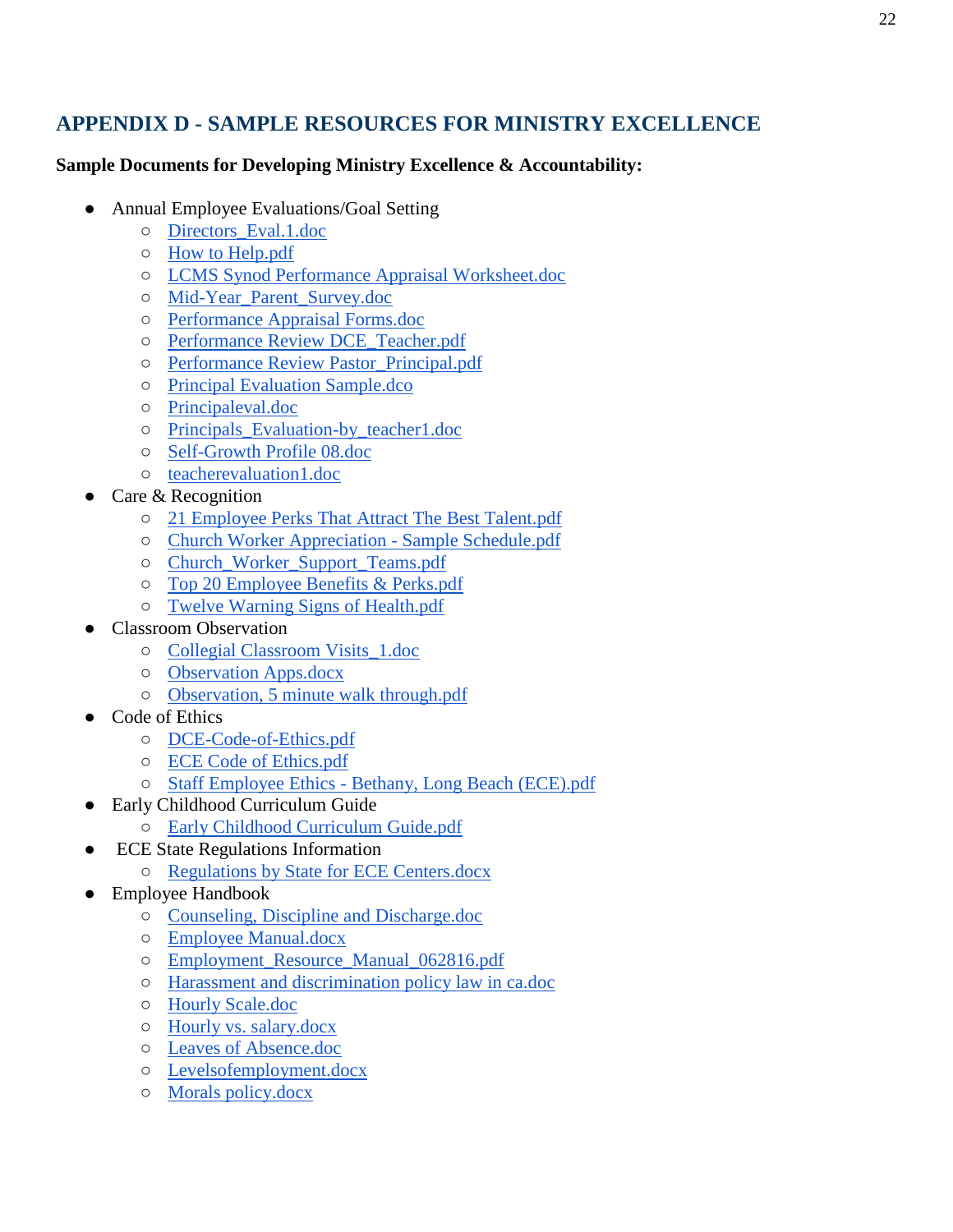- [Sample Morality Clause from Brotherhood Mutual](https://www.brotherhoodmutual.com/www/?linkservid=0507D1C6-0C15-26D5-2CC911652D9BEE1F&showMeta=2&ext=.pdf)
- [sickleavefrontload-3-16.doc](https://drive.google.com/open?id=0B3rOg77dgAmIRDZwRGJoT3VPeGc)
- [sickleavepolicyaccrual-2-16.doc](https://drive.google.com/open?id=0B3rOg77dgAmIVG4tamNBejZvN2c)
- [Staff Handbook 2016.pdf](https://drive.google.com/open?id=0B0C4WsMLO2tuOWcxdmZjamtxV3M)
- [Violence 2-16.doc](https://drive.google.com/open?id=0B0C4WsMLO2tuc1RQclgxdEdFQ00)
- [Workers comp.doc](https://drive.google.com/open?id=0B0C4WsMLO2tueV82a2dzVndISkE)

#### • Interview Questions

- [11 Exit Interview Questions You Should Always Ask.doc](https://drive.google.com/open?id=0B0C4WsMLO2tuTE9vVFBqU1ZTdnM)
- [APPLICATION EVALUATION FORM-](https://drive.google.com/open?id=0B0C4WsMLO2tuVnBrXzhzWDJsams) asst teacher.docx
- [Behavioral Interview Guide for Administrator.doc](https://drive.google.com/open?id=0B0C4WsMLO2tud0xuWW4yZWxHTlE)
- [BUSINESS MANAGER INTERVIEW QUESTIONS.docx](https://drive.google.com/open?id=0B0C4WsMLO2tucWJ2RjMwNmttbkU)
- [InterviewSample.doc](https://drive.google.com/open?id=0B0C4WsMLO2tueGZXb2VnMFgxNlk)
- [PS Director candidate Phone Interview with Grid.doc](https://drive.google.com/open?id=0B0C4WsMLO2tuYU9vNkFMb3laTzg)
- [PSW Behavioral Interviewing](https://drive.google.com/open?id=0B0C4WsMLO2tuNng1Y3JsQ1JTRjg) Guide.doc
- [QUESTIONS FOR BUSINESS MANAGER Interviews.docx](https://drive.google.com/open?id=0B0C4WsMLO2tuWkdSNEZrS0JsOXc)
- [Teacher Interview Questions.doc](https://drive.google.com/open?id=0B0C4WsMLO2tueUhxS2VmdHM0Ums)
- **Job Descriptions** 
	- Church Administrator
		- [Accountant.docx](https://drive.google.com/open?id=0B0C4WsMLO2tuTHJxV2xEMDlsN3M)
		- [Business Administrator.docx](https://drive.google.com/open?id=0B0C4WsMLO2tuZWJseFpOLVJadFE)
		- [Business Administrator\(2\).docx](https://drive.google.com/open?id=0B0C4WsMLO2tuLWw4OG01djBaMkE)
		- [Director of Outreach & Member Engagement.docx](https://drive.google.com/open?id=0B0C4WsMLO2tuZmFfbExtekl6bDQ)
	- School Administrator
		- [Coordinator of Child Care.docx](https://drive.google.com/open?id=0B0C4WsMLO2tuazJPYjR3QmY2RVE)
		- [Coordinator of Day Care.docx](https://drive.google.com/open?id=0B0C4WsMLO2tuOHlWQ0JXaEZkelU)
		- [Preschool Director \(ADA\).docx](https://drive.google.com/open?id=0B0C4WsMLO2tuOVl6WUZlWnVnRzQ)
		- [Principal \(ADA\).docx](https://drive.google.com/open?id=0B0C4WsMLO2tub0txN184Y0tnM3M)
	- Support Staff
		- [Administrative Assistant.docx](https://drive.google.com/open?id=0B0C4WsMLO2tuZXYybmdZdTF6UE0)
		- [Bookkeeper.docx](https://drive.google.com/open?id=0B0C4WsMLO2tuNzlaYTdJMy1ZYnM)
		- [Church Secretary.docx](https://drive.google.com/open?id=0B0C4WsMLO2tudzBmY2R3ejJzV3M)
		- [Coordinator of Weddings.docx](https://drive.google.com/open?id=0B0C4WsMLO2tuTmVBYm9seUxpVlE)
		- [Facilities Manager.docx](https://drive.google.com/open?id=0B0C4WsMLO2tuOHM2dllHM3M2Z00)
		- [Facilities Manager\(2\).docx](https://drive.google.com/open?id=0B0C4WsMLO2tubV9OLTE2UnRlTDg)
		- [Groundskeeper.docx](https://drive.google.com/open?id=0B0C4WsMLO2tuUndQNENjZ011UTQ)
		- [Information Technology Technician \(ADA\).docx](https://drive.google.com/open?id=0B0C4WsMLO2tuSWNINVVpcG8wZU0)
		- [Maintenance.docx](https://drive.google.com/open?id=0B0C4WsMLO2tuOGQ1Mi0tQVc2Tnc)
		- [Preschool Aid.docx](https://drive.google.com/open?id=0B0C4WsMLO2tuaG1EbzExeTlXc1k)
		- [Receptionist.docx](https://drive.google.com/open?id=0B0C4WsMLO2tuRXRXOVZOdmJ4QmM)
		- [School Office Assistant \(ADA\).docx](https://drive.google.com/open?id=0B0C4WsMLO2tuWUJ3Sk91b0xhSVE)
	- Teachers
		- [Day School Teacher \(ADA\).docx](https://drive.google.com/open?id=0B0C4WsMLO2tuZkwxeGpOX1Y5Nzg)
		- [Elementary Teacher \(ADA\).docx](https://drive.google.com/open?id=0B0C4WsMLO2tucnNMWF9mZHlERjg)
		- [Lead Preschool Teacher.docx](https://drive.google.com/open?id=0B0C4WsMLO2tuRzVEdnpJR0tWZFE)
		- [Middle School Teacher \(ADA\).docx](https://drive.google.com/open?id=0B0C4WsMLO2tuRXNSTzB6QWFJQkk)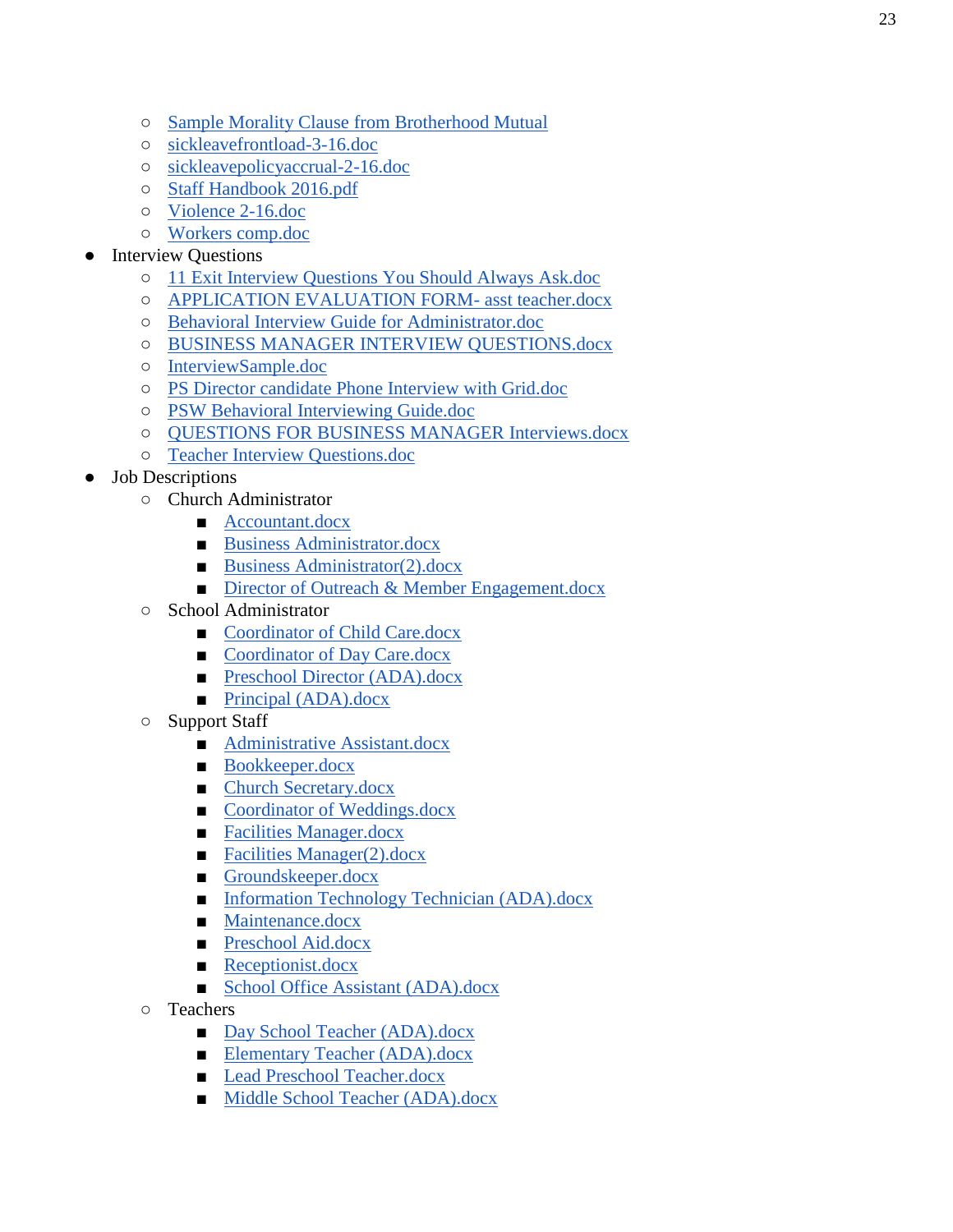- [Morning-Afternoon-Summer Teacher.docx](https://drive.google.com/open?id=0B0C4WsMLO2tucXdUOW1OWWY3eGc)
- Youth/Family/Children
	- [Director of Children's Ministry.docx](https://drive.google.com/open?id=0B0C4WsMLO2tuaEFHalNnc3RYSkE)
	- [Director of Children's Ministry\(2\).docx](https://drive.google.com/open?id=0B0C4WsMLO2tuLTNRUGt3Mkl5MHc)
	- [Director of Children's Ministry\(3\).docx](https://drive.google.com/open?id=0B0C4WsMLO2tublFkZWMxRjgxaTA)
	- [Director of Christian Education.docx](https://drive.google.com/open?id=0B0C4WsMLO2tuRGNBR1EtX1VWXzQ)
	- [Director of Family Life and Youth.docx](https://drive.google.com/open?id=0B0C4WsMLO2tuVTVkYVlVQjRUVVE)
	- [Director of Family Ministry.docx](https://drive.google.com/open?id=0B0C4WsMLO2tud09GQWN2SVVabDQ)
	- [Director of Student Ministry.doc](https://drive.google.com/open?id=0B0C4WsMLO2tud0FXSlY5WnJOWU0)
	- [Director of Youth Ministry.docx](https://drive.google.com/open?id=0B0C4WsMLO2tueTRxSWpWM2dxQWs)
- Labor & Tax Law
	- [Break periods \(ECE\).pdf](https://drive.google.com/open?id=0B0C4WsMLO2tuekRSV2U1VkFCc2M)
	- [Governor Signs AB 2230 Changing the Salary-Basis Test for Private School Teachers \\_](https://drive.google.com/open?id=0B0C4WsMLO2tuRENuUWhibEV3dFU) [Liebert Cassidy Whitmore.pdf](https://drive.google.com/open?id=0B0C4WsMLO2tuRENuUWhibEV3dFU)
	- [Housing Allowance & Parsonage LCMS.pdf](https://drive.google.com/open?id=0B3rOg77dgAmIcW9tVVVVWXhTWlU)
	- IRS Pub 517 [Social Security & Other Info for Clergy & Rel Workers](https://www.irs.gov/pub/irs-pdf/p517.pdf)
	- [TaxationOfMinisters2015.PDF](https://drive.google.com/open?id=0B0C4WsMLO2tuMVFfaDRsc3pvRlU)
	- [Taxes\\_and\\_Ministers-2015\\_edition-with\\_styles.pdf](https://drive.google.com/open?id=0B0C4WsMLO2tuUFdfdTRYM1B5SVk)
	- $\circ$  Thompson Coburn letter re OT & FLSA 6408573 2 (3) (002).pdf
	- [Volunteers and the Department of Labor](https://drive.google.com/open?id=0B0C4WsMLO2tuSE4tUndMQmVSTTg)
- **Mission Statement** 
	- Bible Study [Seeking the Will of the Lord.doc](https://drive.google.com/open?id=0B3rOg77dgAmISVFXR1NJNVZZNFU)
	- Bible Study [What do "core values" have to do with our congregation's ministry.doc](https://drive.google.com/open?id=0B3rOg77dgAmIQkNnOUtGWGJIcUk)
	- [Congregational Planning Process.doc](https://drive.google.com/open?id=0B3rOg77dgAmIZVNkVG5WTERsVms)
	- [Core Value Statements Final.doc](https://drive.google.com/open?id=0B3rOg77dgAmIR091M0V0UEhwVms)
	- [Core Values Audit 1.doc](https://drive.google.com/open?id=0B3rOg77dgAmIek9CTThaa0o4MDg)
	- [Developing Core Values in Our Congregation.doc](https://drive.google.com/open?id=0B3rOg77dgAmIYkp1Z3NJWEEweVE)
	- [Discovering Core Values.doc](https://drive.google.com/open?id=0B3rOg77dgAmIRXRPWGh1ejRreVk)
	- [Elements of Critical Targets.doc](https://drive.google.com/open?id=0B3rOg77dgAmIWmxpUVdmZzZtbmM)
	- [Mission Development Process Presentation.pptx](https://drive.google.com/open?id=0B3rOg77dgAmIektfLXp0S09aeDQ)
	- [Model Mission and Purpose Statements.docx](https://drive.google.com/open?id=0B0C4WsMLO2tuRkdTMXhWcGpyZXc)
	- [The Importance of Core Values in the Local Congregation.doc](https://drive.google.com/open?id=0B3rOg77dgAmIV3BqYTZwRG5nT3c)
	- [Vision Development Process Presentation.ppt](https://drive.google.com/open?id=0B3rOg77dgAmIV0xSYXNWZEVWX1E)
- **National Lutheran Schools Accreditation** 
	- [An Introduction to the National Lutheran School Accreditation.pdf](https://drive.google.com/open?id=0B0C4WsMLO2tuaXFhVVRpcFlMSG8)
	- [National Lutheran School Accreditation.docx](https://drive.google.com/open?id=0B0C4WsMLO2tuTG1sejVuT0tqRG8)
	- [Roles of Accreditation.pdf](https://drive.google.com/open?id=0B0C4WsMLO2tuYUFVcTlZSjNUVUU)
- **New Staff Orientation Checklist** 
	- [new staff orientation.docx](https://drive.google.com/open?id=0B0C4WsMLO2tuTllQYk9xOXlBbXM)
	- [Zion Employee\\_Orientation\\_Checklist.docx](https://drive.google.com/open?id=0B0C4WsMLO2tuMjNDcDdORmRhQUU)
- Organizational Chart
	- [2016 Org Chart.docx](https://drive.google.com/open?id=0B0C4WsMLO2tuUFVkTDg2Sm9EWmM)
	- [SPPBOrgChart.pdf](https://drive.google.com/open?id=0B0C4WsMLO2tubS1FY0tSZl9QQ00)
- Parent/Teacher Conferences
	- [Parent Teacher Conference.pdf](https://drive.google.com/open?id=0B0C4WsMLO2tuMEhIcjhTaWhSbVE)
- Professional Development